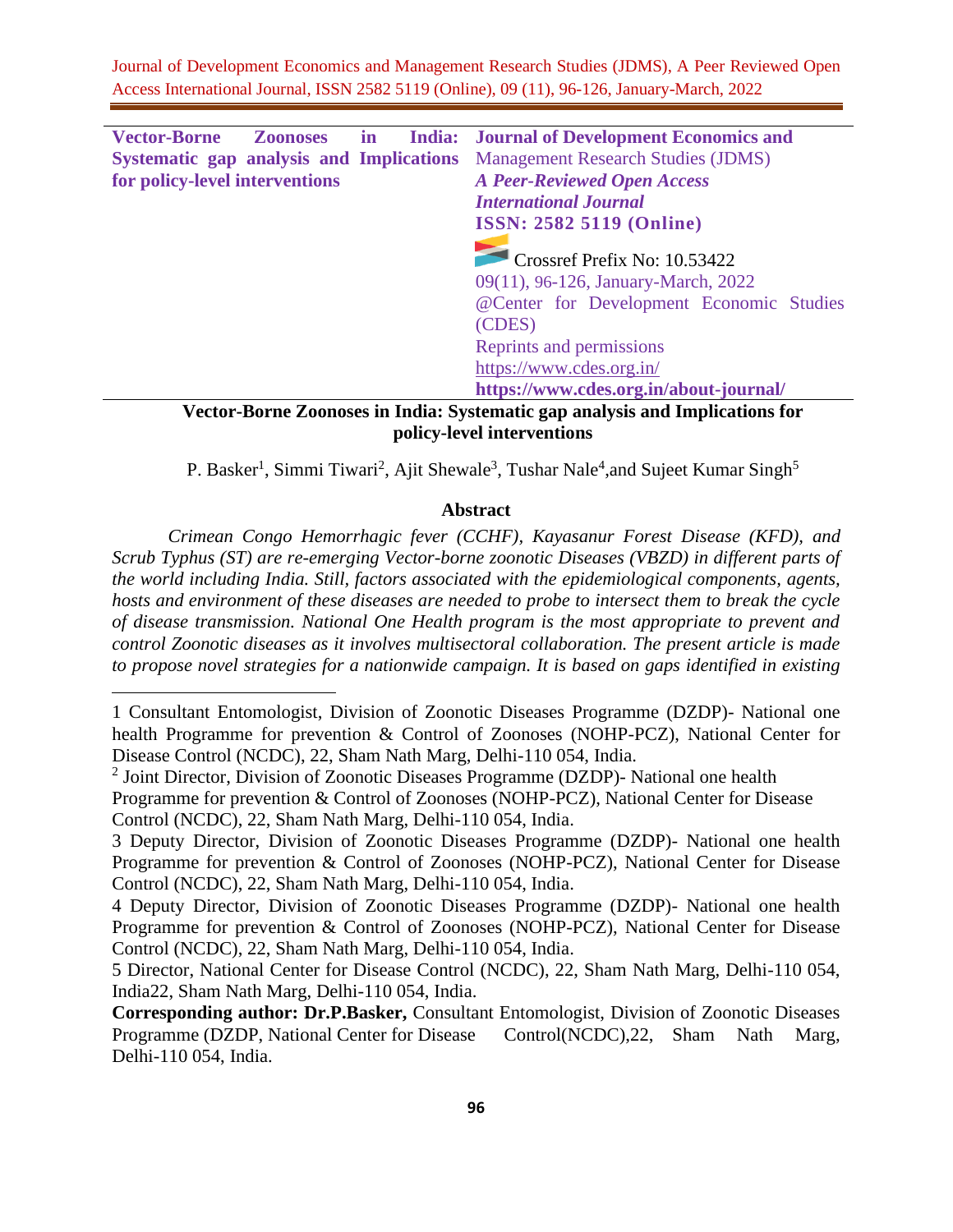*prevention and control activities towards VBZD in different states of India by a Questionnairebased survey. It was conducted by circulating a questionnaire to all states. In addition to that, the virtual discussion was made with State Health Officers, State Nodal Officers, and State Entomologists. A literature survey was made from 1965 to 2020 to incorporate the findings under the concept of One health and supplement it in the present strategy towards the prevention control of CCHF, KFD, and ST. Further, it has been ascertained from the study that gaps identified have been utilized to fill interfaces between human, animal, and environmental health. In these points of view, observed information has been combined with the existing strategies to form a novel guideline that can be followed in all states of India for the effective prevention and control of VBZD concerning CCHF, KFD, and ST. Its way forward has been discussed in this article.* 

#### **Keywords: CCHF, entomological surveillance, KFD, Scrub Typhus.**

#### **Introduction**

Crimean Congo Hemorrhagic Fever (CCHF) and Kyasanur Forest Disease (KFD) have been prevalent in a few states of India and at the same time, Scrub Typhus has been reported in the many States of India concerning the Integrated Disease Surveillance Programme (IDSP), Government of India. Tick-borne Crimean Congo Hemorrhagic Fever Virus (CCHFV) is a threat to public health and it's widespread, found in Europe, Asia, Africa, the Middle East, and the Indian subcontinent. In 2011, CCHF was reported in Gujarat, and its spread was found in Rajasthan, Goa, and Maharashtra (WHO, 2018). The circulation of CCHFV is found unnoticed in many species of ticks and several vertebrate hosts. As a result, the potential for zoonotic spillover from ticks and animals to humans is difficult to resolve (Sorvillo et al., 2020)**.** The emergence and re-emergence of CCHF have been identified in the form of new foci in several parts of the world including the Balkan countries, Southwest Russia, the Middle East, India, and Spain due to anthropogenic factors, such as changes in agricultural activities, habitat fragmentation, and importation of infected animals and ticks **(**Estrada-Pena et al., 2010; Spengler et al., 2018). Information on the geographical distribution of the CCHF Vector *Hyalomma* ticks, multistage life cycle and host preferences and network between multi-sectoral and multidisciplinary collaborations on disease information would be supplemented for the development of new strategies for the prevention and control of CCHF (Estrada-Pena et al., 2010; 2007; 2013a; Formenty et al.,2007).

Scrub typhus is an acute febrile illness of variable severity that is caused by *Orientia tsutsugamushi (*formerly Rickettsia). It is transmitted to humans by an arthropod mite vector of the Trombiculidae family. The public health importance of this disease is underestimated because of difficulties with the clinical diagnosis and lack of laboratory methods in many geographical areas (Hornick., 2000).

The burden of ST is more in rural Asia and it is causing up to 20% of hospital admissions **(**Brown, 1976). Scrub typhus is prevalent in many parts of India too. It is under diagnosed in India due to its non-specific clinical presentation, limited awareness and low index of suspicion among clinicians, and lack of diagnostic facilities. The rickettsial diseases once thought to have been eradicated from India are re-emerging and has been reported from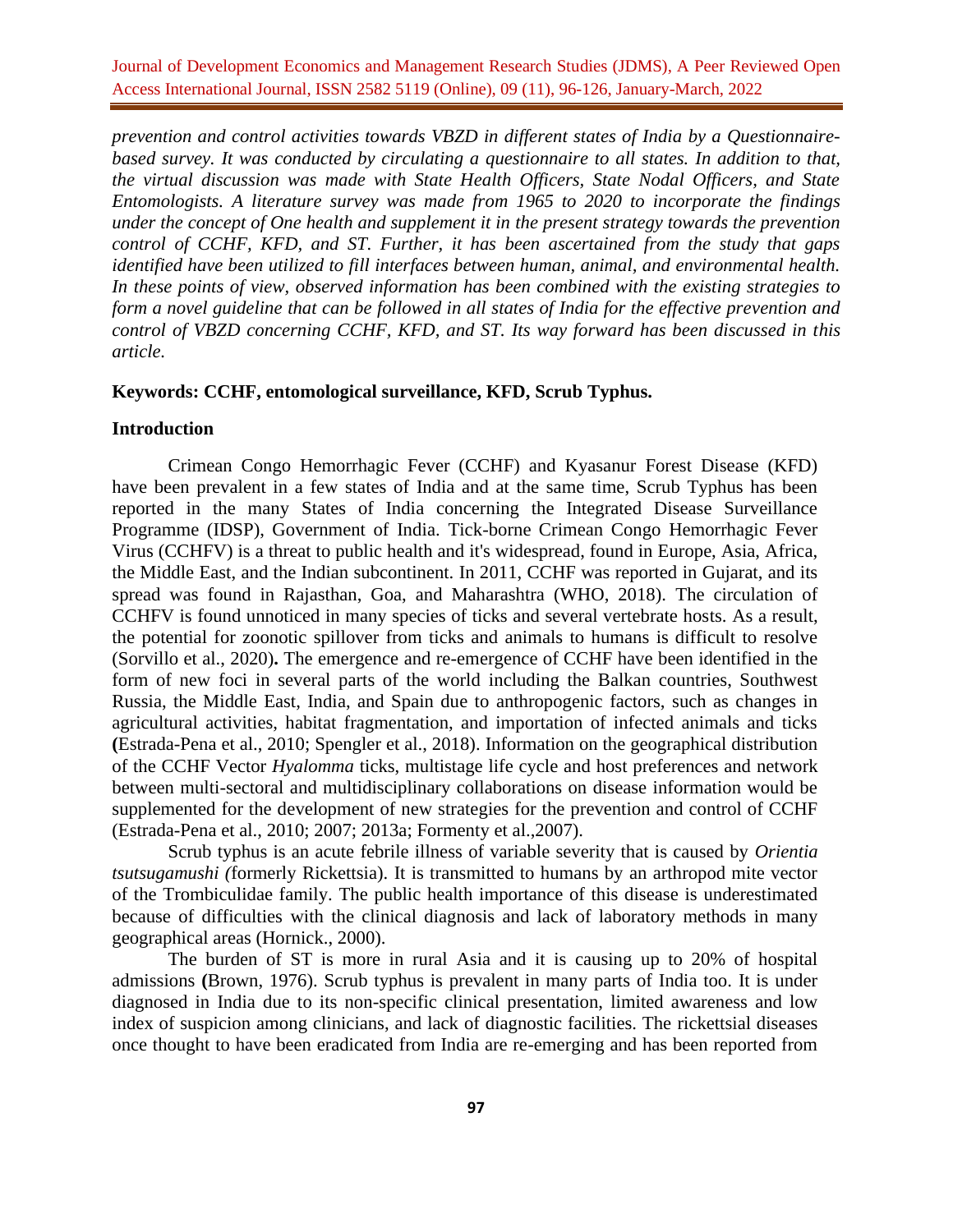various parts of India (Mahajan, et al., 2006; Varghese, et al.,2006; Kamarasu et al., 2007 Mittal, et al.; 2012; Subhalakshmi, et al.,2014).

To prevent and control scrub typhus, personal protection, rodent control and habitat modification**,** clearing of vegetation and chemical treatment of soil are highlighted as these activities lead to a break cycle of transmission from chiggers and humans to other chiggers. There is an urgency to conduct periodical susceptibility studies over chemicals used for mite control with the coordination of animal and human health interfaces under "One health".

Kyasanur Forest Disease (KFD) is a tick-borne viral hemorrhagic fever transmitted by the bite of 'Ticks' infected with the KFD Virus. The disease was first reported in 1956 in 'Kyasanur Forest' of Shivamogga district, Karnataka, India. Hence, the disease was named Kyasanur Forest Disease. Currently, KFD is being reported from the States along with the Western Ghats ranges, namely: Karnataka, Kerala, Tamil Nadu, Goa, and Maharashtra. The first report of the occurrence of fever in people having a history of forest exposure in the Kyasanur area dates back to 1956 (Subhalakshmi, et al.,2014).

KFD Virus is reported from India only. The virus is found structurally similar to the Russian Spring-Summer Encephalitis (RSSE) Virus. The other viruses which are closely related to KFD are Omsk Hemorrhagic Fever Virus in Siberia, Alkhurma Virus in Saudi Arabia, and Nanjianyin Virus in China. Since 1956, the transmission dynamics of KFD is seen as it slowly spread to neighborhood States, Tamil Nadu, Kerala, and Maharashtra from Karnataka. From 1957–1971, the disease was confined to the Shivamogga district alone. During 1972, cases were reported from neighboring districts and it had been spread to new districts of Karnataka and its neighboring States from 1980 to 2016. In 2017, the Gadag district of Karnataka has reported tick pool positive. In 2019, the Mysuru district (Heggada Devena Kote) has reported 2 human positive cases; and in the same year, Hassan district has reported 1 human positive, 2 tick pool positives, and 1 monkey positive.

Towards factors that are prone to KFD, the topography of villages situated in the abode of Western Ghats and evergreen deciduous and semi-deciduous forest on the slopes mixed with bamboo and shrub jungle at the edges and inhabitants visit the forest for firewood collection frequently are conducive to have human cases of KFD.

The existing Prevention and control strategies of KFD are comprehensive as most of intercedes is along with agent, host, and environment. In the present article, efforts have been taken to compile scattered established factors under "One health" to full fill interfaces between human, animal, and environmental health to formulate novel strategies towards the prevention and control of CCHF, KFD, and ST that can be followed all States in India uniformly. Since it is a prerequisite for further discussion among experts in the field of VBZD, this article is considered the most important.

#### **Material and Methods**

Since February 2021, a systematic search was conducted to collect scientific research articles on Emerging and Reemerging Zoonoses in India through Pub Med, Google Scholar, Research Gate, and Web of Science using key-words like Emerging Zoonoses, Reemerging Zoonoses, and Strategies on control and prevention of Vector-Borne zoonotic Diseases in India. Concerning One health, Epidemiological profile and geographical risk map for emergence and reemergence of three high-priority Zoonoses CCHF, KFD, and Scrub typhus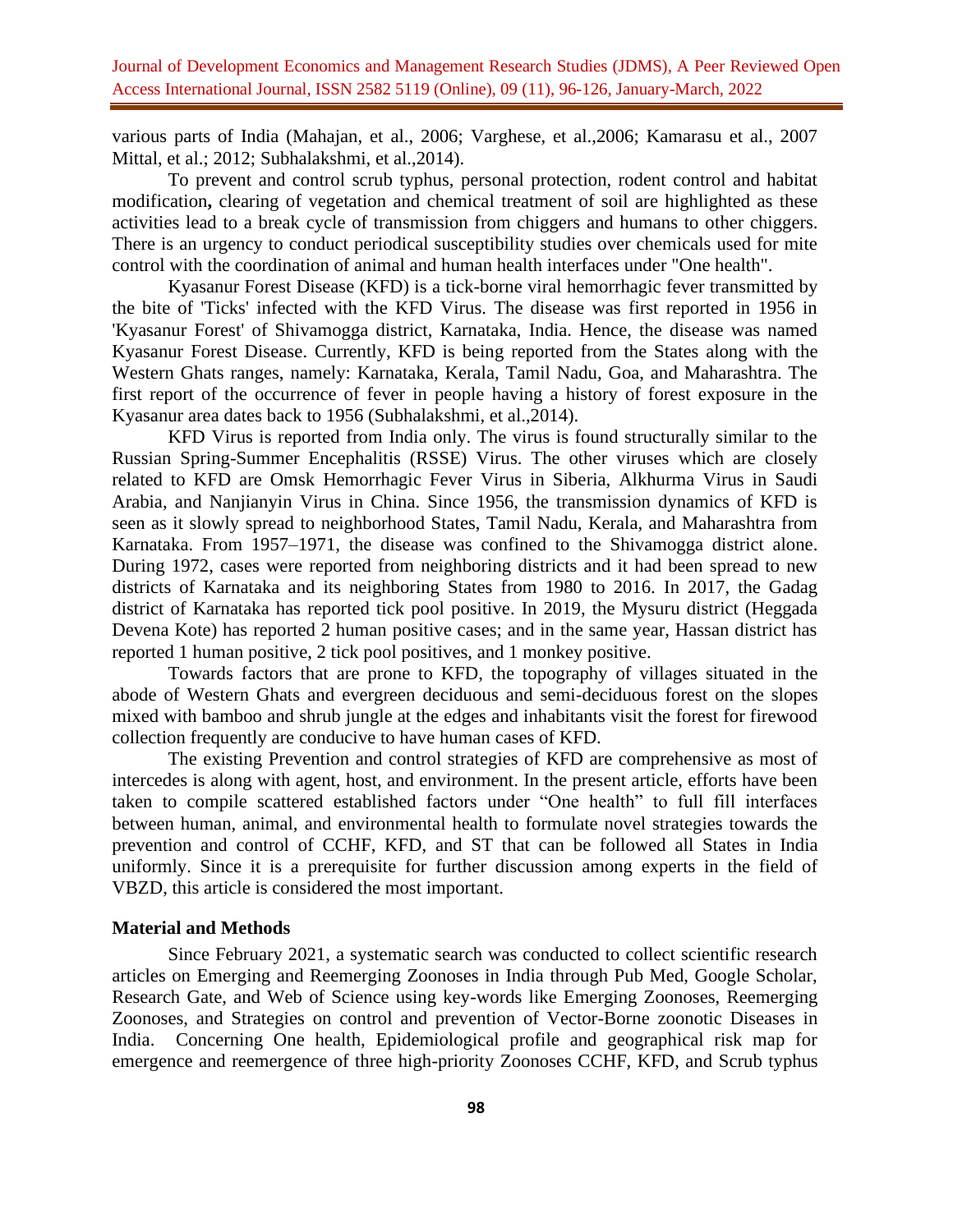(ST) from 1965 to 2020 (55 years) were probed for global and Indian context to arrive at probable comprehensive strategies which can be followed countrywide.

The review of publications/literature for the last 55 years related to the concept of the present study was reviewed thoroughly on epidemiology, control, and prevention of VBZD. The guidelines given in different articles have been compiled taking cognizance of the concept of "One health" so that all states/Union Territories (UT) in this country may follow it uniformly. National review meeting on entomological surveillance on Vector Borne Zoonotic Diseases (VBZD) for Public Health personals, veterinarians and entomologists, flagged certain issues and the same has also been addressed in the guidelines.

The questionnaire-based surveys were undertaken to ensure the gaps towards control and prevention of VBZD. There were 24 questions framed under four groups namely 'A "for general information; B for entomological surveillance. C for Vector control measures and D for the impact of inter-sectoral coordination program (ISCP). The response from the informants were compiled and presented in Tables-1, 2, and 3). The outcomes of the questionnaire-based surveys were considered for developing strategies towards control and prevention of CCHF, KFD, and ST.

In addition to that, relevant publications, activities are undertaken against CCHF, KFD, and ST those are followed the principle of "One health was carefully scrutinized. It was proved that the identified interfaces to be filled between environmental, animal, and human health whether they have capabilities to intersect the components of Epidemiological triad towards control and prevention of these diseases in India.

The Questionnaire-based survey was analyzed to find out gaps in existing strategies towards control and prevention of CCHF in India. It is revealed that 73 participants responded from 18 States out of 29 States and 8 Union Territories in India. The respondents for surveys, State Surveillance Officer (SSO), State Nodal Officer (SNO), State Health Officers, veterinarians from Regional Centers, State, Regional and District Entomologists. The following objectives are formulated for developing new strategies through framed structured questionnaire for the prevention and control of VBZD, Such as

- 1. To understand the current status, ongoing activities and to undertake gap analysis for vector Borne zoonotic diseases prevalent in respective states,
- 2. To discuss the prevalence of vectors, ecological niches of vectors along with current strategies on their control.
- 3. To discuss the status of the state entomologist network and the way forward for further strengthening.

## **Results and Discussion: Response to the questionnaire**

It has been observed that 61.1% of States have no Standard Operating Procedure (SOP) for conducting tick and mite surveys; 5.5% of states reported indigenous cases of CCHF and 22.5 % of states to have cases of KFD and 100% States reported ST. Since 4 States alone have cases of CCHF and KFD, the remaining States are free from these diseases at present. It is noticed that 100% of States have disease-wise stratification and line listing whereas 50% of States do not have baseline data of VBZD and their vectors. About the vector surveillance against Scrub Typhus, 33.3% of States have done in which 19% States have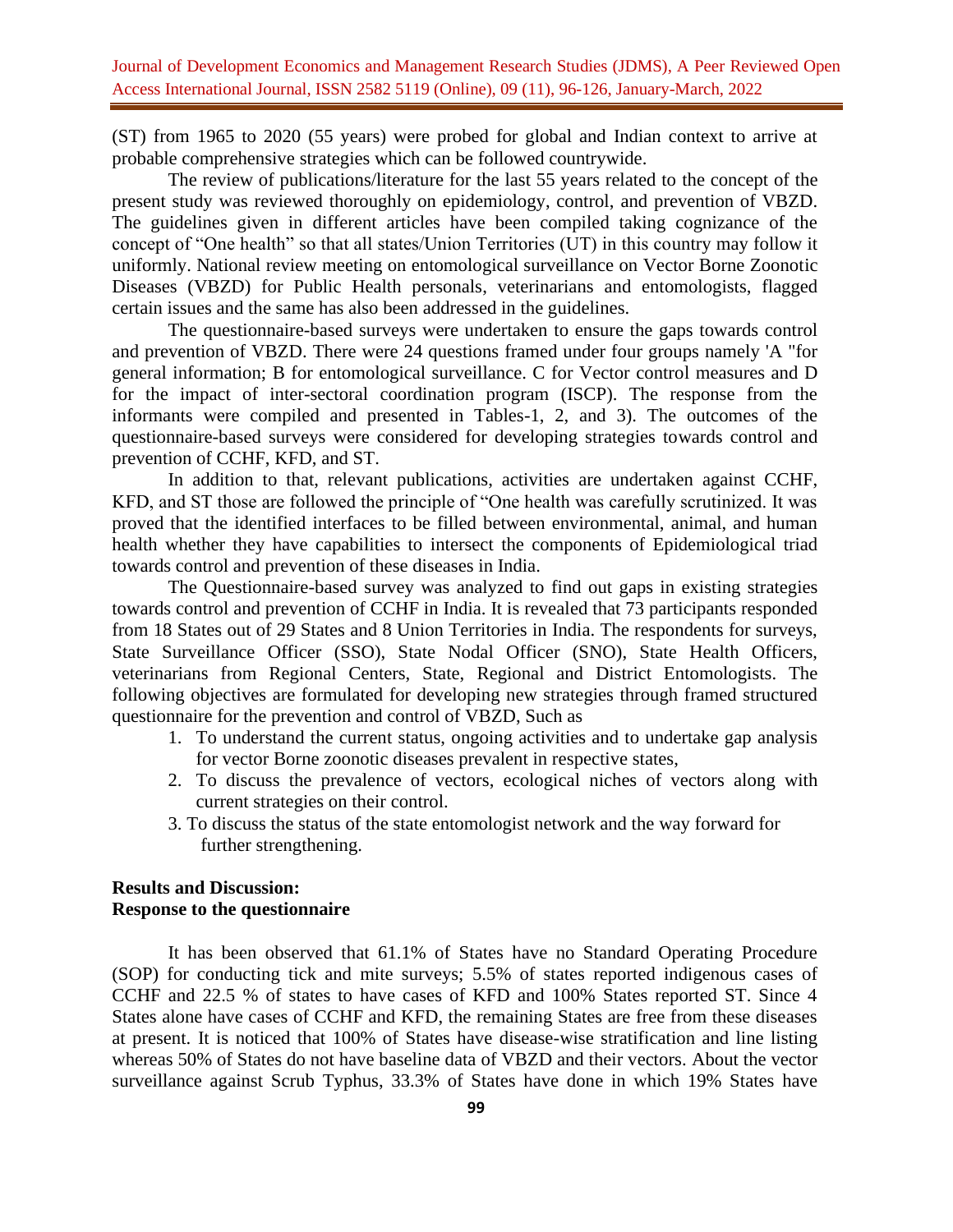recorded the vector of ST. It is known that CCHF and KFD reported States alone conducted entomological surveillance and reported their Vectors. The remaining 14 States have not been reported CCHF and KFD and therefore no information on the existence of respective vectors. While answering the question on the VBZD status with the laboratory confirmation, only 50% of States responded "yes" and some of them stated it as a mixed infection of leptospirosis, ST, and Dengue. The present status of VBZD in India is given in Fig-1.

In framed Questionnaire, Group-B contains questions on entomological surveillance. From the respondents, the following have been observed, as 33.4% of States (6 States) are followed some guidelines for tick and mite collection. Further, 61.1% of States have not been conducted mite collection in places where VBZD cases reported for some other reasons. There was no information on the fauna of tick and mite in States those are free from CCHF and KFD. It is about 72.2%. From 61.1% of States, those reported CCHF and 66.6% KFD reported States, there was no periodical and systematic entomological collection observed. On the importance of the faunistic and periodical entomological collection, 5.5% states stated that it is felt the need. Overall, there are 44.4% of States have been collected vectors after the positive case of VBZD and 50% of States have identified scrub Typhus vector *Leptotrombidium deliense*. Ultimately, it is shown from the responses over the questionnaire and virtual discussion, there is a need for new strategies that can be followed countrywide. The summary of proposed strategies is given in Figure-2 at a glance.

The question was asked to know about the SOP on tick and mite control that followed by States. In its response, 22.2% of States have known about mite and tick control with chemicals, but there was no information about the methodology that followed by them. Other than chemical control, 16.6% of States did environmental sanitation through clearing bushes and habitats of rodents, and in and around residents of VBZD positive cases reported. Insecticide susceptibility tests have not been conducted by all States due to lack of infrastructure in the laboratory, manpower, and not known the standard Operating Procedures (SPO). Further, 72.2% of States have well known the importance of susceptibility tests, and 55.5% of States have known that the resistance is common to vector arthropods over the spectrum of insecticides/acaricides as they have been exposed to vector control in Malaria prevention and control programme.50% of States emphasized that the co-ordination of Veterinary departments with public Health and its implication, States need logistic supports of both the State and NCDC (Table-3).

## *3.2. Outcome of the Discussion made from virtual National Review meeting.*

- CCHF, KFD is prevalent in 4 states whereas Scrub Typhus (ST) is reported from 18 states of India.
- Vouching for all observations in the entomological surveillance from the framed questionnaire, it is known that methodology/guidelines for tick and mite collection have to be improved in all the states. It is suggested that faunistic study in VBZD vulnerable places as it is the most vital to understand the activities of ticks and mites over some time, species composition, etc.
- Towards vector control measures, such as Chemical control with the standard operating procedure (SOP), the selection of insecticide/acaricide based on the susceptibility test, formulation, and methods on the application of insecticide and acaricide; rotation of insecticide based on the determination of efficacy (susceptibility status) and resistance status of insecticides are urgently required.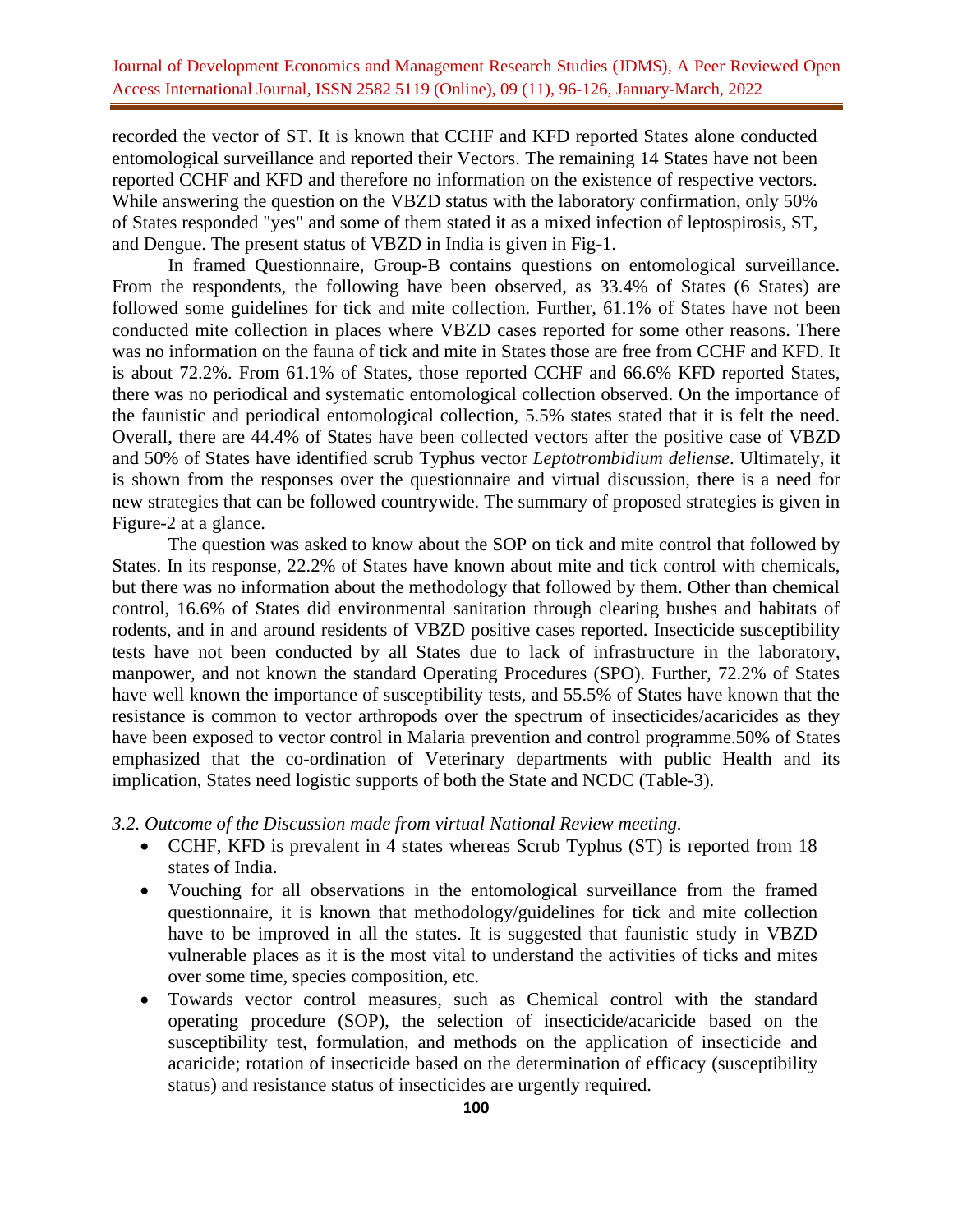• To exploit the concept of "One Health" in control and prevention of VBZD, the department of public health should take efforts to coordinate between Veterinary, Animal husbandry, department of wildlife, department of forest, and stakeholders related to human and animal health are indispensable as it is found to be lacking in most of the states in India.

## **Strategies employed for the control and prevention of VBZD concerning Review of literature**

The following evidence-based information and findings in publications that bridges between human, animal, and environmental health have been taken and implicated to incorporate them for surveillance, case findings, diagnosis, and evaluating the program with the insight of the concept of "One Health"**.** Some of them are highlighted here

- Under the environmental health, meteorological factors particularly climate change, manmade activities like, land use are sources for human contact with ticks and mites vectors, distribution of animal and density of ticks and mites, factors deteriorating animal health and livestock production by ticks and mites have been taken for the development of control strategies to stratify as disease vulnerable area that can be used for instituting early containment measures and keep a vigil on it forever.
- Virus transmission pressure has the property to take part in control strategy as it expresses on tick infestation.
- The modes of virus transmission are known by bites of ticks and secondly through contact with viremic animal blood during the slaughtering process and human-tohuman transmission occurs in a household or nosocomial setting when no proper personal protective equipment is worn.
- The cross-sectional studies on CCHF and other VBZD are helpful to predict diseasevulnerable places.
- To develop strategies on entomological surveillance, the following basic entomological indicators have been considered, such as 1. Species composition, abundance, and seasonality2. Vector behavior: feeding location and time 3. Quality assurance and residual efficacy monitoring 4. Insecticide susceptibility 5. Insecticide resistance intensity and 6. Mechanism of resistance.

 As improved entomological surveillance, there are three indicators namely Identification of vectors infectivity; Determine longevity of vector and determine the host preference of the vectors are identified. On the entomological surveillance over CCHF, the expansive geographic range of *Hyalomma* ticks, their multi-staged life cycle, and corresponding variability in host preferences are a few to predict CCHFV in humans, animals, and ticks and this information would be appropriate to find interfaces among them for the development of strategies (Estrada-Pena, et al.,2010;2007;2013b)**.**

In addition to that, national programs in coordination with WHO regional offices and networking with collaborating centers' laboratories, wildlife conservation society, and relevant organizations are also be implicated for the strategy updating towards the effective control and prevention of VBZD (Formenty et al, 2007).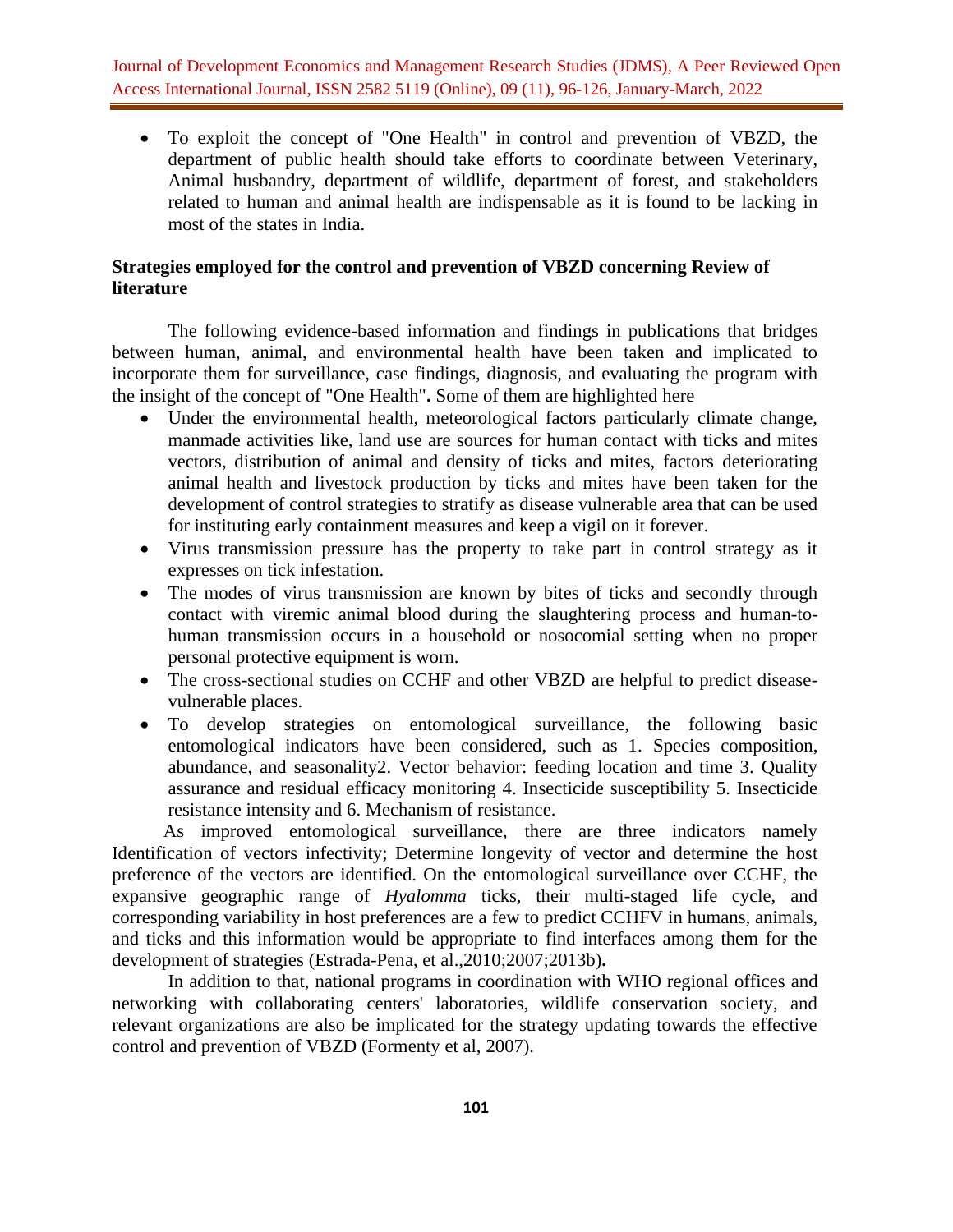## **Strategies found towards the prevention and control of KFD**

Probing the literature on the strategies to prevent and control KFD, NCDC had been taken efforts to scrutinize guidelines by experts in 2017 and 2018. Following it, Karnataka state (the first case was reported in Shivamogga District) has been strengthening interventions against agent, host, and environment and compiled as Operation Manual. Since this disease is prevalent in India, strategies identified and refined are adequate at this juncture. Some observations are highlighted as they include for the coordination of human health, animal health, entomological, environmental aspects and role of stakeholders, etc., for the effective control and prevention of KFD, the following are found to be important. Such as

- The occurrence of monkey deaths in areas is the indication of KFD and it may lead to human cases since it is usually preceded by epizootic in the monkey population in the area.
- Careful investigation on the Occurrence of monkey death.
- Activities on Collection of ticks in the proximity of dead monkey.
- Establish the presence of KFD Vectors in the outbreak area.
- Identify the natural hosts of vectors ticks both in domestic and wild animals,
- Identify the source of tick infestation to man.
- If the area has no previous history of the disease and the known vector species are absent, the priority for investigation is virus isolation in ticks that have not been designated as vectors species along with sero surveillance in domestic and pet animals are needed (Operational manual-Kyasanur Forest Disease.2020; CD Alert, 2018).

# **Strategies found towards the prevention and control of Scrub Typhus (ST) from the Literature Survey.**

- Investigating the outbreak of scrub typhus, the following important parameters are needed under special attention 1) confirmed cases of ST and other spotted fever group and typhus groups 2) chigger index, and 3. Sero surveillance in rodents, pet animals, and vectors. These parameters are to be correlated concerning the time and space of the year when cases occurred.
- The chigger index has relevance to the presence of vector *trombiculid* mite i.e. *Leptotrombidium deliense* group.
- Mite collection should be made from 10 animals in and around positive cases of ST. In which domestic animals, cattle, goats, dogs, pets, and feral animals are suggested with the coordination of Animal husbandry, forest, and wild Life Institute.
- It is known that the Chigger index is significant to forecast and determine the magnitude of the problem.
- In addition to that, a unique observation in mites' larval character has been found in the literature that larvae of mites are remarkably hardy and can survive weeks of freezing or immersion in water. It might be taken in areas those lodged with water after monsoon with signs and symptoms of ST (Traub et al., 1968).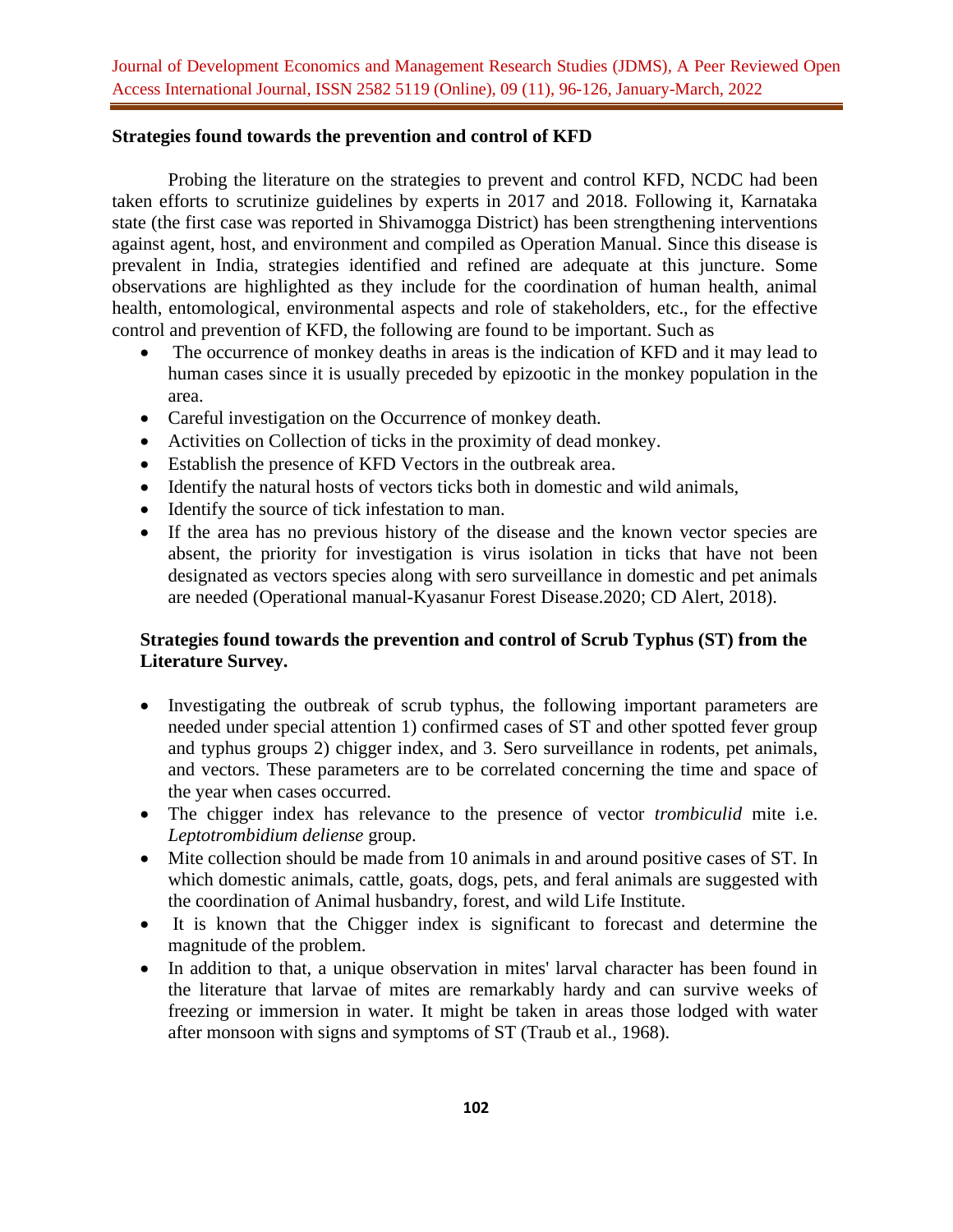**Chigger index:** It is calculated as **several chiggers infested by a single host.** A single case of scrub typhus must occur in a month was estimated to be 0.6 chiggers per *suncus murinus* and 0.6 chiggers per *Rattus* spp. It is therefore essential index of 1 may be taken as a critical value necessary for the occurrence of a single case of scrub typhus.

## **Susceptibility Test for Insecticide Resistance**

Limited studies have been carried out on the susceptibility of ticks to insecticides. The existing methodology consists of topical application of a known volume of insecticide in aqueous or alcoholic solution in a series of two-fold dilutions and to observe mortality after an exposure period of 24 hrs. Thus, LC50 or LC90 values can be determined. In the KFD area, it has been shown that species of the genus *Haemaphysalis* show higher susceptibility to Benzene Hexa Chloride (BHC) (banned since 1997) as compared to other conventional acaricides (Operational Manual-Kyasanur Forest Disease.2020).

In selecting a suitable laboratory test for acaricide resistance, the following requirements must be satisfied.

- The test should be sensitive enough to identify resistance early in its emergence. It should also cover the full range of chemical groups that are in use, including the most recently developed molecule.
- The diagnostic test should be simple and inexpensive.
- It should provide a rapid and reliable result, and be suitable for standardization among laboratories in many countries.
- The most widely used *in vitro* tests are bioassays applied to larvae and engorged female ticks.
- Resistant strains of ticks can be diagnosed by internationally recognized standardized test protocols and reporting methods. One of the tests called the Larval Packet Test (LPT) advised by experts since 1975 and it has been promoted by FAO (Shyma, 2013; Lovis, 2013). It is suggested to include it in the proposed strategy for conducting a periodical susceptibility test for the effective tick and mite control.

#### **Evaluation of the control and prevention activities**

Since Indices are having potential properties to evaluate the activities carried out in VBZD affected area, it receives more attention from public Health managers, Veterinarians, and entomologists. It has been taken efforts to identify the appropriate indices to incorporate in control strategies as they have a significant role to evaluate/appraise the VBZD control and prevention programs. Based on that, some of the indices found in the literature have been implicated in this article to build up new strategies. Such as **Tick density, Chigger index, Prevalence rate of mites, mean intensity of ectoparasites, Tick Infection rate, and Host Infestation rate** are a few**.** However, indices like Normalized Difference Vegetation Index (NDVI) and its application in spatial and temporal studies have been seen in the literature. It is understood that this kind of index has a role in the assertion of the existence/presence of herbivore and non-herbivores disease reservoirs and their ecological niches. Since rodents to wild animals are hosts and reservoirs of the pathogen, the utility of a novel index like NDVI is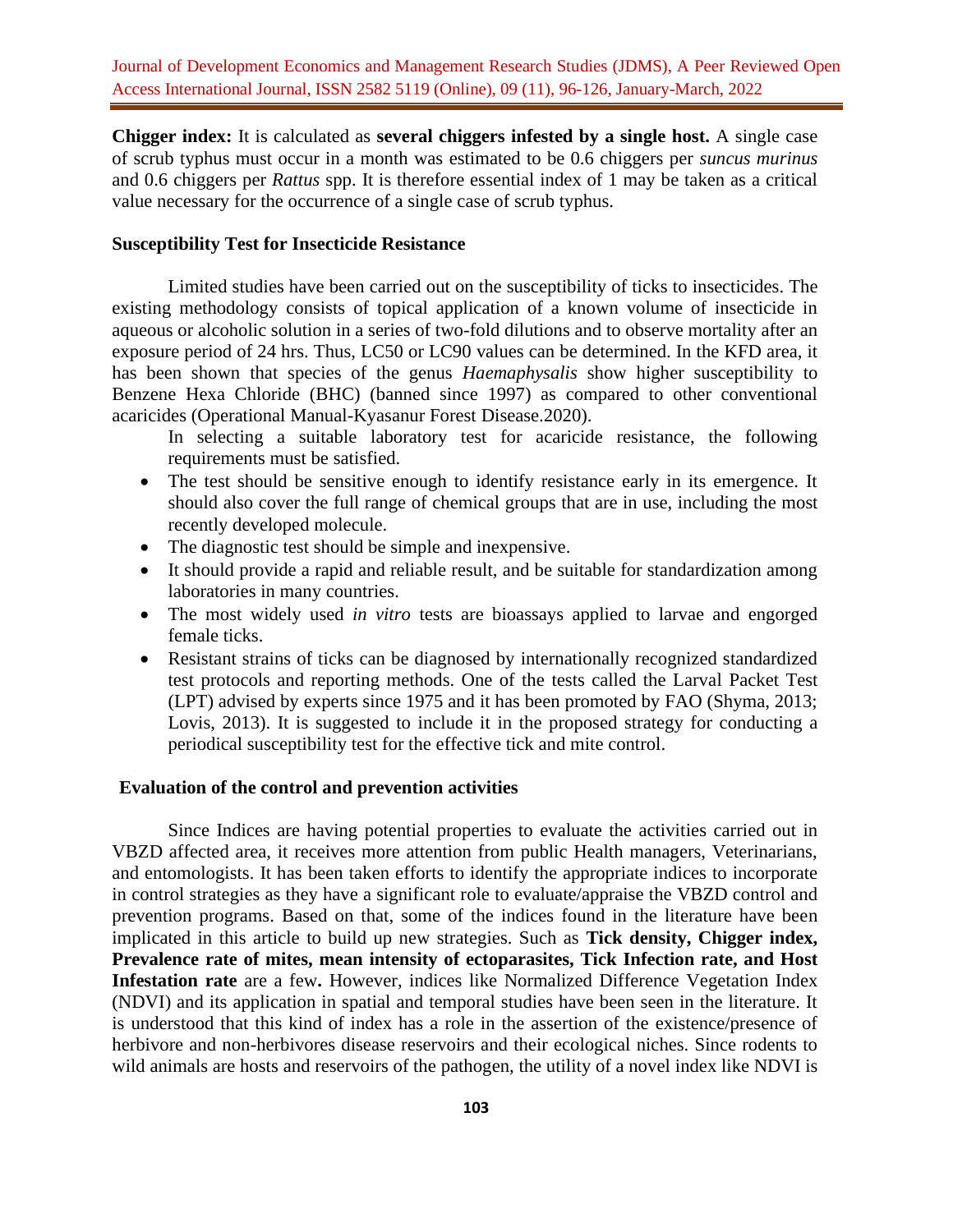credential and it may incorporate into a new strategy (Nathalie Mauricio Lima., Kyrre Kausrud., 2011).

#### **Components for formulating new Strategies on prevention and control of VBZD**

To transform into policy that could be adopted by all States uniformly, i) present strategies followed by states, ii) outcome and analysis of the questionnaire, and iii) developments on the VBZD prevention and control found in the publication have been compiled in the present study. The following components are more appropriate and they have attributes to bridge gaps found in the existing strategies followed by States at present. The suggested components hereunder might be useful to refine further in the future based on the "One health concept as that of the Indian context. Further, these components have properties for the prevention and control of VBZD through a collaborative, multidisciplinary, and multisectoral approach that can address urgent, or potential health threats at the human-animalenvironment interface at sub-national, national, regional, and global levels. The features of each component are briefed.

**Surveillance:** It is integrating the various components that determine the occurrence of disease in a place. Ideally, the system will compile data from human surveillance (Human cases); Veterinary surveillance (Animal health); entomological surveillance (Arthropod vectors bionomics, geographical distribution, the population of vectors identification, control measures, etc.), and environmental surveillance for addressing risk factors.

**Human Health:** Surveillance for predicting human cases is done by Active (Door to Door surveillance by health personals) and passive surveillance (institutional surveillance i.e. persons who have ailments will utilize nearby health facilities like Primary Health Center (PHC), Government Hospitals (GH), Tertiary care hospital, private nursing homes, etc.). From these surveys, it is possible to pick up probable cases of VBZD with signs and symptoms and case definitions of VBZD, CCHF, KFD, and ST. In active surveillance, only suspected cases will be predicted by field staff with the case definition after the capacity building is imparted to them. To obtain information on VBZD from private Nursing homes, the guidelines in the Integrated Disease Surveillance Programme (IDSP) might be useful as it has access to receive from private clinics in districts by the District Public Health officials.

Animal Health: Even though animal health is being monitored through passive surveillance, active surveillance should be improved through the coordination of public health primary care system under the supervision of district-level Public health functionaries as zoonoses are interconnecting to each other. In this context, the infestation of ectoparasites among animals, host preference of vectors, existing control measures with insecticide/acaricide, insecticide susceptibility and resistance, animal reservoirs, causal agents, and its circulation among domestic, pet, and feral animals by sero surveillance are integral activities of veterinarians, public health entomologists, environmentalists and wildlife institutes in India, etc. Thus, the network and solutions found for interfaces are implicated to incorporate them for developing strategies for the prevention and control of VBZD such as CCHF, KFD, and ST.

**Environmental Health:** On environmental health, data on ecological, meteorological, and climate changes are taken from all resources. In which, the following are found most appropriate. Such as Trends in global travel, trade, urbanization and tourism, data on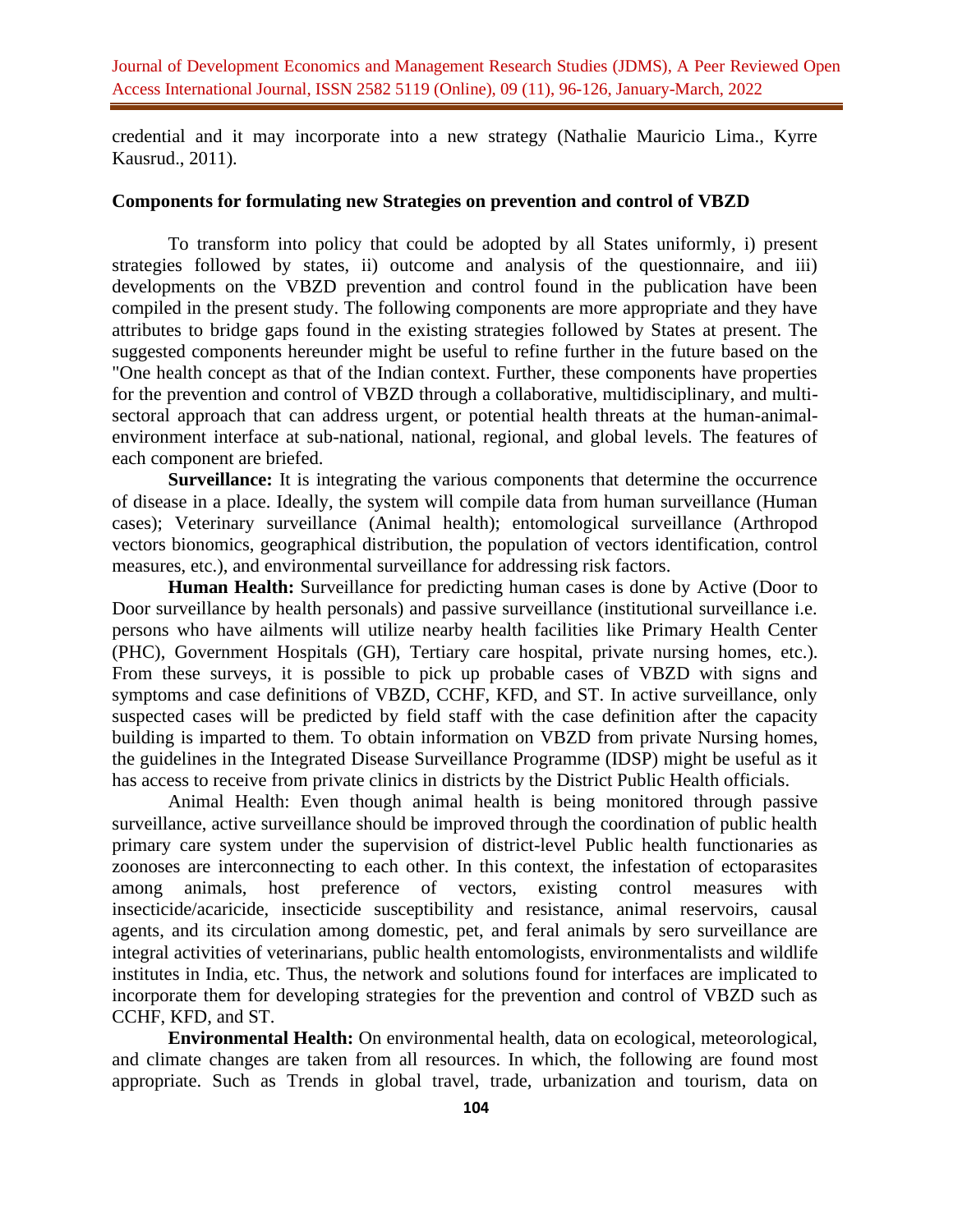temperature and humidity, biodiversity, climate change, and land-use change and management, and Landscape composition. Since this information is vital to understand the epidemiology of diseases, the collection of data about them might be incorporated for developing a new strategy.

**Entomological surveillance:** Under this surveillance, it has been observed that both the public health and veterinary entomologist's role are so important as much as established factors have been found in the literature. Among them, the most important things have been included for the characterization and bring them into existence in the strategies. The entomological surveillance system was designed according to the entomological and epidemiological context and well-defined objectives. Based on that, the following are highlighted such as 1. Risk assessment2.Early warning systems3.Identification of the vector species involved in transmission event.4. Identification of circulating pathogen strain 5. Optimizing vector control in time and space.6. Guidance for source reduction campaign7.Insecticide resistance and 8. Evaluating the efficacy of vector control under entomological surveillance (Frederic Jourdain, 2019). Similarly, studies for the prevention and control of CCHF with the concept of One Health found in the literature under three realms such as environmental health; animal health, and human health have been considered for the development of a new strategy. (Sorvillo, et al., 2020).

#### **Process for implementing and updating entomological surveillance (ES) systems**

As a way forward for the entomological surveillance system, the following are comprised. Such as 1. Establishment of entomological surveillance2.Determination of relevant areas and time for surveillance implementation.3. Determination of data sources and data collection methods 4. Capacity building for selective competent staff.5. Analysis and interpretation of the information.6. Dissemination of surveillance findings for action and 7. Evaluation of surveillance activities.

## **Other factors associated with Tick and Mite Vector**

Inherent properties associated with behavior, physiology of vectors have been found in tick and mite in which host-seeking behavior called multiple host cycle, transstadial, and transovarial properties are a few. In Transstadial transmission, the pathogen remains with the vector from one life stage (stadium) to the next. It is common in ticks and mites. As its significance, the vector itself acts as a reservoir. Transovarial transmission (transmission from parent to offspring via the ovaries) occurs in certain arthropods vectors including ticks, mites, and *Aedes* species of mosquitoes as they transmit pathogens from parent arthropod to offspring arthropod.

In addition to that, the remarkable behavior of the chigger vectors of mites *Leptotrombidium akamushi* and *Leptotrombidium deliense* and *Leptotrombidium scutellare* has been noticed as it survives weeks of freezing or immersion in water (Traub ., Wisseman ., 1974).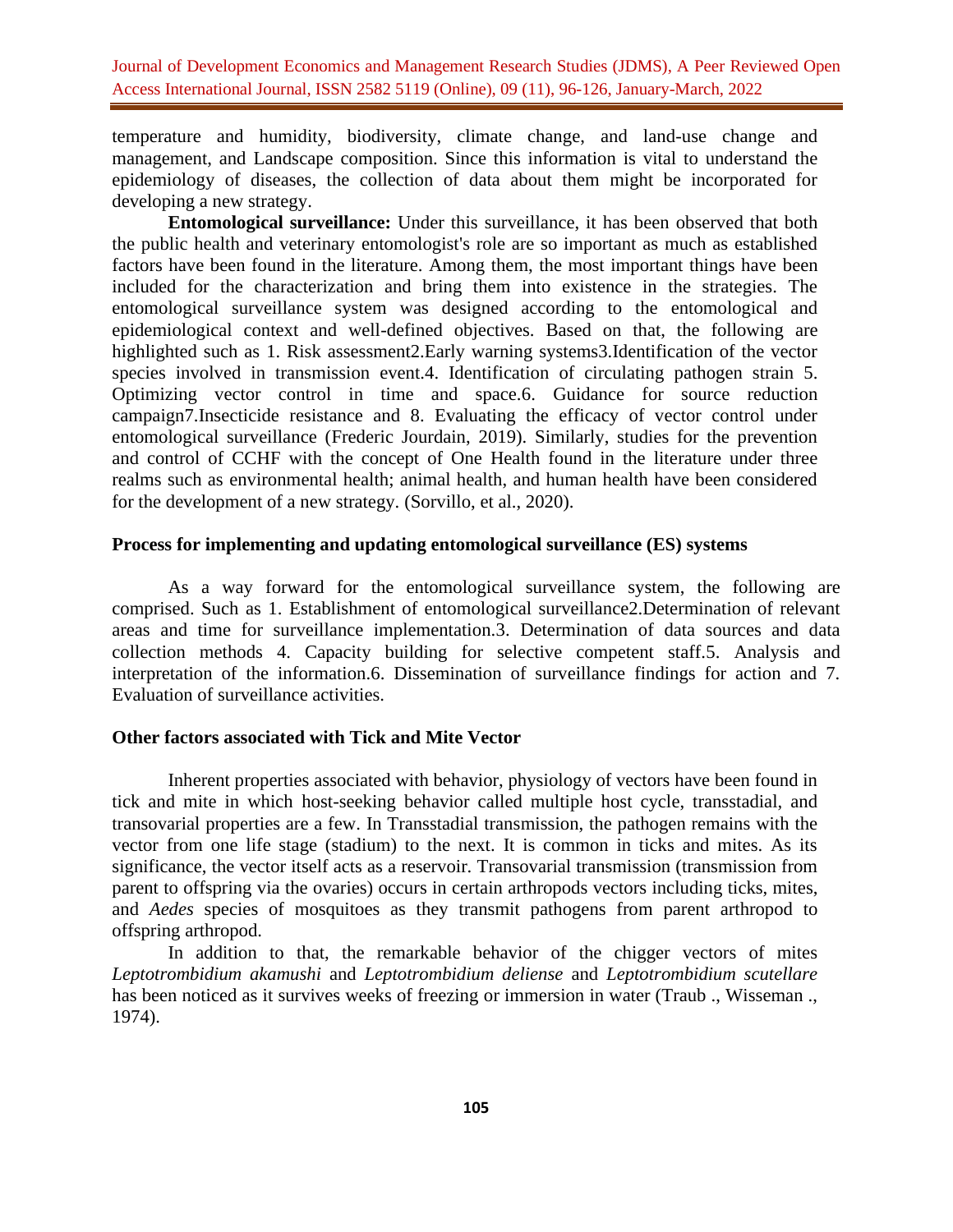#### **Entomological surveillance (ES) takes part in the Evaluation of Control Programmes.**

The following Indices that are scattered in the literature have been compiled for the evaluation of the VBZD control and prevention.

## **Ticks related Indices**

- **1.** Tick Density **is expressed as Man Hour Density (MHD):** It is measured through the total number of Ticks collected in an hour by one manpower. If ticks are collected from animals, density is expressed as the number of ticks/animals. The critical density derived from repeated observation in disease transmission will be helpful to forecasting the diseases when we undertake routine ES in a vulnerable place.
- **2. Mean Intensity of ectoparasites from host animals:** Total number of ectoparasites collected/Number of hosts infested with ectoparasites (Paulraj Philip Samuel, et al., 2021).
- **3.** Tick Infection Rate: The detection of viral antigen or genomic fragments in tick vectors. It is calculated by the number of tick vectors positive with CCHFV/Number of Ticks tested X 100. Its critical Rate is found 2.78% (Spengler, Bente., 2017; Leggiadro, 2017; Estrada-Peña,et al.,2013b).

## **Mites related Indices**

- **1.** Prevalence of mites: Number of Hosts infested with ectoparasites/Total number of hosts examined (Paulraj Philip Samuel et al., 2021)**.**
- 2. Chigger Index: It is exclusively for Mite Borne Disease. It is measured by the number of chiggers infested by a single host.
- 3. Host vector infestation rate: Proportion of hosts infested by the vector/ host species in which vector species composition might be given.

## **Spatial and Temporal based Index**

NDVI: Normalized Difference Vegetation Index (NDVI): This Index is taken from the literature as the latest development in ecology to predict herbivore and non-herbivore animals in a place (Nathalie Mauricio Lima., Kyrre Kausrud., 2011). Since it provides a vital role to predict different types of hosts as well the reservoirs of the pathogen in a place, it might be considered to incorporate in strategies.

#### **Strategies on the control and prevention of KFD**

Scrutinizing the literature on the strategies on the prevention and control of KFD, it is found that well-defined measures are delineated by the experts in the National Center for Diseases Control (NCDC), Delhi in 2018 (Communicable Disease Alert. 2018 NCDC publication), in which the importance of multi-sectoral coordination of various departments (Public Health, Animal husbandry, and Veterinary colleges, Forestry, wildlife, Revenue, Education, Women, and child welfare, Information and broadcasting and Non-Governmental Organization) and their responsibilities have been given as guidelines for impending outbreaks and activities to be carried out during and post focal outbreaks. Similarly, the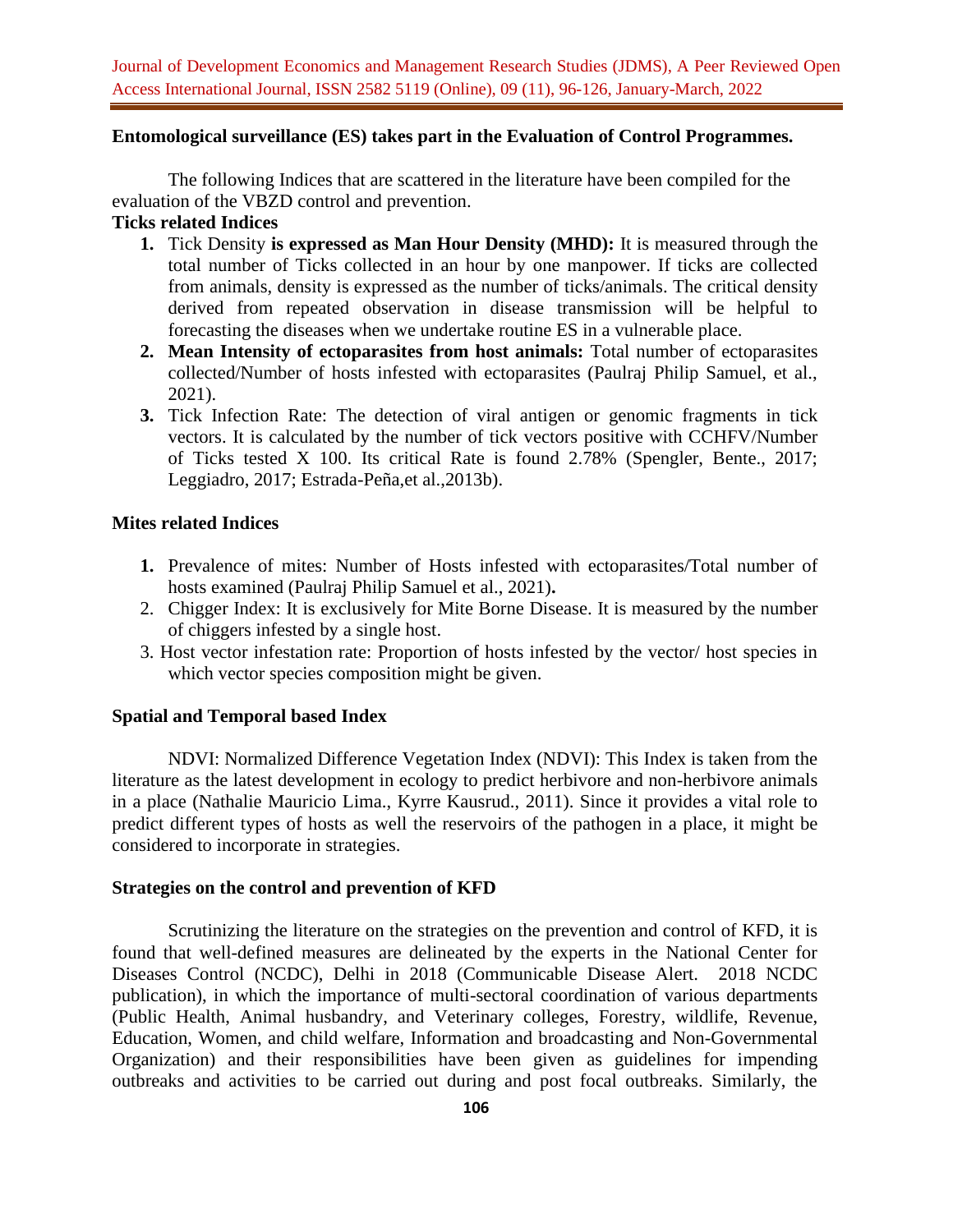operation manual for KFD is ascribed epidemiology, diagnosis, vector surveillance, bionomics of vectors, and vector control in which susceptibility status of vectors over the spectrum of chemicals might be added for the rotation of insecticides or acaricides.

## **Discussion**

The main objectives of this article are to bring out salient features of major epidemiological components, agents, hosts, and environment to fit them for interventions towards prevention and control of CCHF, KFD, and Scrub typhus (ST). Probing the literature on recent interventions of VBZD by intersecting components in the epidemiological triad, appropriate publications have been taken in the present study to include into the present strategies followed by States.

It is well known that One health comprising multi-sectoral and multi-disciplinary approaches that enable to fill interfaces between environmental – animal and human health. The studies undertaken towards the prevention and control of VBZD adopting the concept of One health were also discussed in this article. From this observation, the probable prevention and control strategies have been formulated under the following i.surveillance and its outcomes ii. Environmental health iii. Entomological surveillance iv.Process for implementing and updating entomological surveillance systems. v.Evaluation of the control and prevention of VBZD concerning Entomological surveillance vi.Established factors regarding Bionomics of vectors, Behavior of Ticks and mite Vectors, etc (Table-4and5).

On disease surveillance and its outcomes, the active, passive, and sentinel surveillances have been highlighted to predict cases in the community with the signs and symptoms of CCHF, KFD, and ST. It is known that cases of these diseases will be identified as probable and suspected by Medical and Para medicals respectively. To improve this surveillance, the case definition of each disease is a prerequisite. For clinical case findings of VBZD, signs, and symptoms of each disease should be characterized by a sudden onset of symptoms such as high fever, headache, myalgia, and petechial rash, frequently followed by hemorrhagic state and, occasionally, multi-organ failure (Ansari, et al.,2014). In addition to that, obtaining periodical data on these diseases from the tertiary care hospitals and private nursing homes is required to strengthen the surveillance. All this information should be compiled and send daily, weekly, and monthly based on the magnitude of the problem to the district headquarters and in turn to the concerned State along with a line listing of cases confirmed by either the gold standard or reliable diagnostic tools available in the district itself. Since this flow of information has already been established in the Integrated Diseases Surveillance Programme (IDSP) in India, a fine-tune must be required to include them for VBZD surveillance. Thus, it is integrating the various components that determine the occurrence of disease, and also ideally, the system will compile data from human surveillance (Human Cases). As its kinds, Veterinary surveillance (Animal host), entomological surveillance, Environmental surveillance (environmental risk factors), and laboratory surveillance have also been proved that they are required to intervene in disease transmission as well as for filling up interfaces as stated in the concept of One Health. Based on its importance, it is emphasized in the new strategies for the prevention and control of VBZD.

It has been known that an effective surveillance system provides data on disease incidence and prevalence, establishes high-risk behaviors or practices at vector-host-human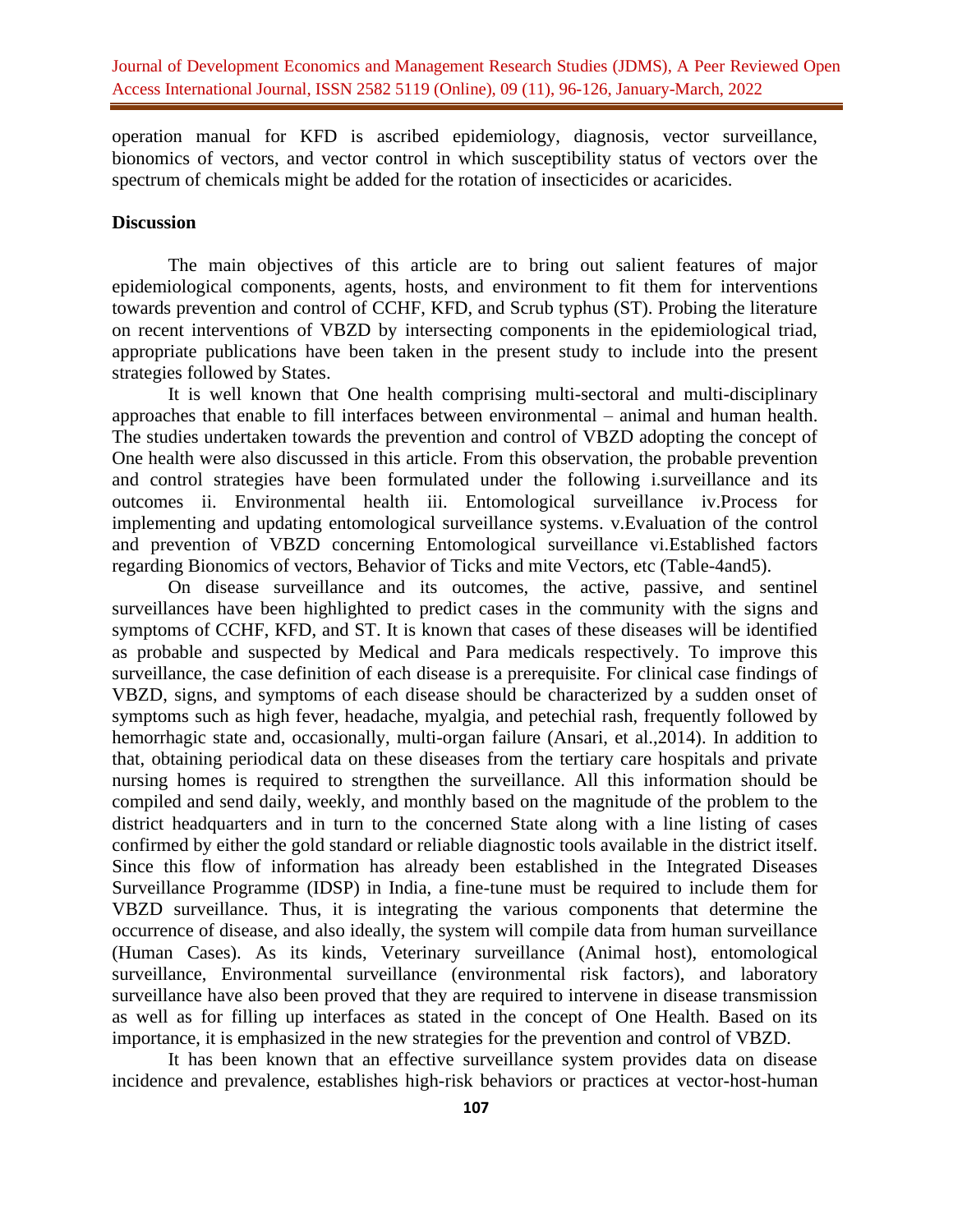interfaces, and implementation of preventive measures. Further, it has been implicated to have networks with WHO-based surveillance in collaboration with other organizations working for both the human and animal health sectors including the FAO and World organization for Animal Health (OIE), Non-Governmental Organization (NGO), Wildlife Conservation Society, and academic partners (Formenty, et al.,2007).

Scrutinizing the reasons for emerging CCHF as new foci in several parts of the world including India, it is known that it is due to anthropogenic factors, such as changes in agricultural activities, habitat fragmentation, and importation of infected animals and ticks (Estrada-Peña,2010; Spengler and Bente, 2017)**.** In addition to that the influences of climatic changes have also been suggested (Duygu et al., 2018; Estrada-Peña et al., 2013a; Zinsstag, et al., 2011).

The concept of One Health recognizes the interconnectedness of human, animal, and environmental health. It is an approach to disease prevention that efforts may address human health in a broader context, making change and intervening in an interdisciplinary manner (Ertugrul, et al.,2012).

Surveillance is the foremost component for the development of the National strategy to prevent and control VBZD. Under this component, important factors established in human, animal, and tick surveillance have been analyzed concerning CCHF, KFD, and ST and brought to include in the present strategies. As far as CCHF is concerned, the following factors prevailed under human health such as i. Case definition finds probable and suspected cases of CCHF based on signs and symptoms of the disease in the institution and community ii. To prevent and control the disease well in advance, Stratification based on the incidence of cases and their significance will be helpful iii. Sero surveillance determines confirmed cases and the routes of transmission (Nasirian, 2019)**.** About the advantages of human surveillance for CCHF, the possible stratification based on the incidence of cases, potential for disease transmission to humans, and presence of surveillance system are accountable (Spengler, et al., 2018; Ertugrul, et al., 2012; Gunes, et al., 2009). Further, entomological surveillance is the most important even in places freed of CCHF as vectors themselves act as reservoirs of CCHFV.

Since animals are reservoirs of pathogen and serving as hosts for ticks, sero surveillance is mandatory. Some important activities are discussed to include them in the development of present strategies. They are i. serological surveys in domestic, pet, and wild animals with the coordination of Veterinary and Animal Husbandry departments to ascertain geographic range and relative levels of CCHF circulation, ii. Information on the movement of animals that can also complicate serological data interpretation, as the location in which the sample was collected may differ from the location of exposure (Spengler, et al., 2016; Hoogstraal, H., 1979).

In tick surveillance, the following points are highlighted to include in the present strategies such as i.since ticks are the vector and reservoir of CCHFV, information on maintaining the virus in nature through transstadial, transovarial transmission, multiple host preference and co-feeding behavior, xenodiagnosis are being vital in ticks to predict the virus circulation ii. Faunistic study undertaking for ensuring the presence of vector species ticks and mites and its population is the most appropriate as it may be necessary to support the natural circulation of the virus (Hoogstraal, 1979; Gargili, et al., 2017; Gonzalez, 1991; Shepherd et al., 1989., Bente, et al., 2013). When the co-existence of other species of ticks is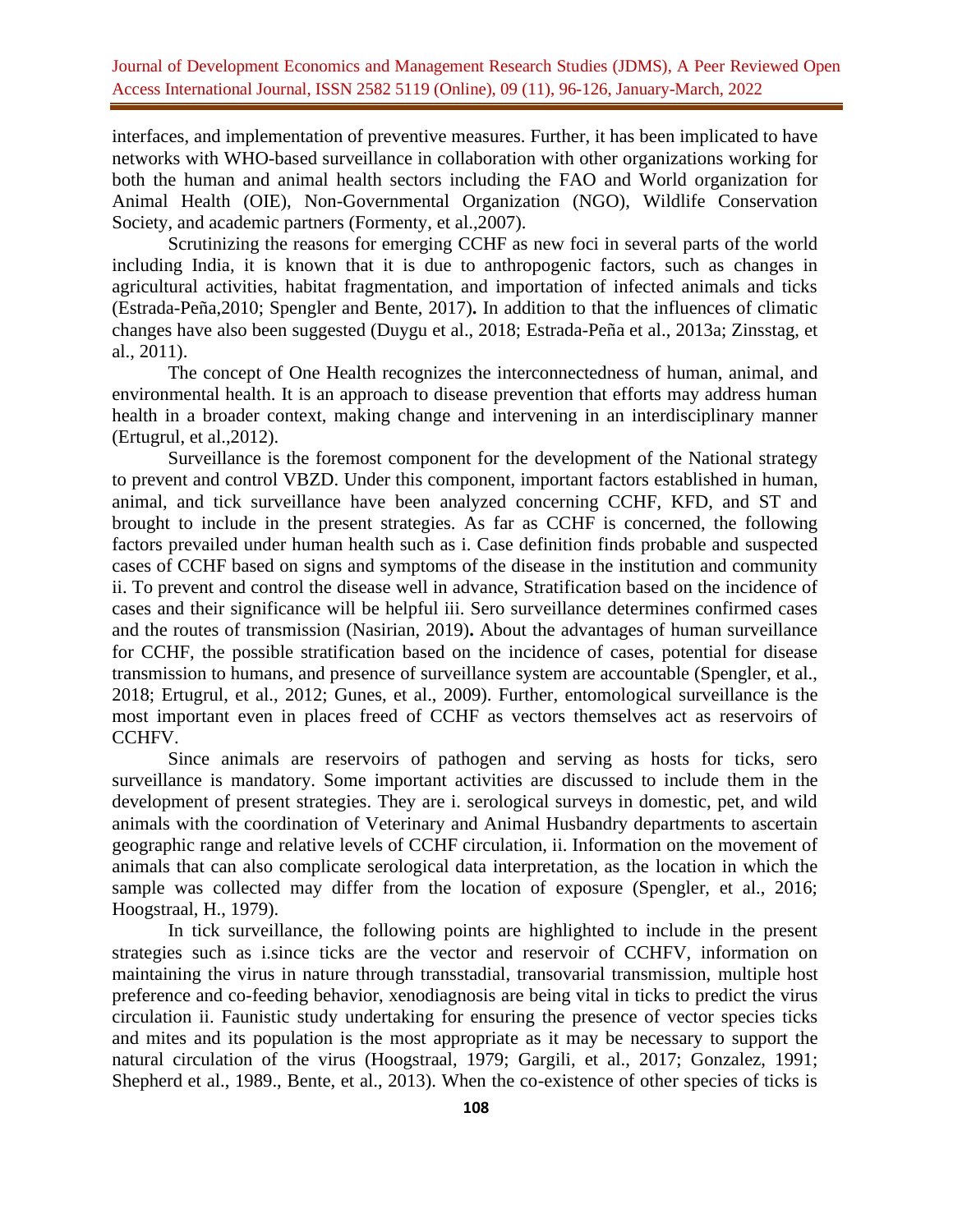identified along with the primary vector of CCHF, *Hyalomma* species, the role of other species in CCHFV maintenance and transmission is not defined even though the virus has been detected in several other tick genera (*Amblyomma, Rhipicephalus, Dermacentor and Ixodes*); however, data on the vector competence of these species is obscured (Gargili, et al., 2017)**.** In this situation, other species of ticks may supplement in new geographic region**s.**iii. Factors related to the expansion of disease in a novel region are the most important as reservoir vectors importation is possible through migratory birds (Palomar et al., 2013; Chisholm, 2012; De Liberato, 2018; Buczek, 2020; Kar et al, 2020). It is described that the factors that determine the long-term maintenance and persistence of the virus in ticks over time, including transstadial and transovarial transmission in the sustainability of CCHFV in ticks' population (Logan et al., 1989).

Further, its importance is ascertained through human cases after the detection of viral antigen or genomic fragments in tick vectors. For example, in 2010, before reports of human cases in Spain, CCHFV RNA was detected in that country in *Hyalomma lusitanicum* and *Hyalomma marginatum* ticks at a rate of 2.78%, which was similar to the CCHFV tick infestation rate of other endemic countries in Europe including Kosovo, Bulgaria, and Albania (Chisholm,2012; De Liberato,2018;).And also, it is observed that these data were important in confirming the established spread of CCHFV into western Europe 7 years before the first human case was documented in Spain in 2017(Leggiadro,2017; Estrada-Peña,2012). Additionally, viral antigen was detected in ticks in Iran over 20 years before autochthonous human cases were described **(**Sureau**,** 1980). In another observation, it was noticed that focus on tick collection from cattle can be a sensitive indicator of the presence of virus circulation in a given geographic area because cattle can be infested by a greater density of *Hyalomma* species than small ruminants (Wilson et al., 1990).

Probing the transmission dynamics of tick-borne diseases, there is three-level of dynamics have been observed namely, ecological, transmission dynamics, and probability of human infection dynamics. In ecological dynamics, both animals and ticks take part by their distribution, density, and pathogen prevalence, and infection intensity. If ecological dynamics has reached its threshold, it transforms into transmission dynamics where the route of exposure have been flown through virus prevalence at slaughter, immature biting rate, survival of the virus in blood and tissue, and tick survival in nature and ultimately it leads to the dynamics of the probability of human infection by human exposure based on human behavior, adult biting rate, dose and route of exposure. The probability of human infection again depends on physical and intrinsic barriers, host tissue susceptibility and permissiveness and, immune response. Towards identifying factors that should be fitted from each phase of dynamics in developing present strategies, almost all of the components in ecological dynamics have properties as all possibilities of computing host and tick distribution; host and tick density; pathogen prevalence by the cross-sectional study and ultimately infectivity rate in human as well in ticks.

In transmission dynamics, some of them can study directly and some of them are determined in the laboratory. For example, virus prevalence in slaughter areas, virus survival in blood and tissues, etc. can be possible by molecular tools. But human behavior is studied by observation. Immature and adult biting behavior of ticks is possible in the laboratory by animal models. Similarly, the components, physical and intrinsic barriers are qualitative in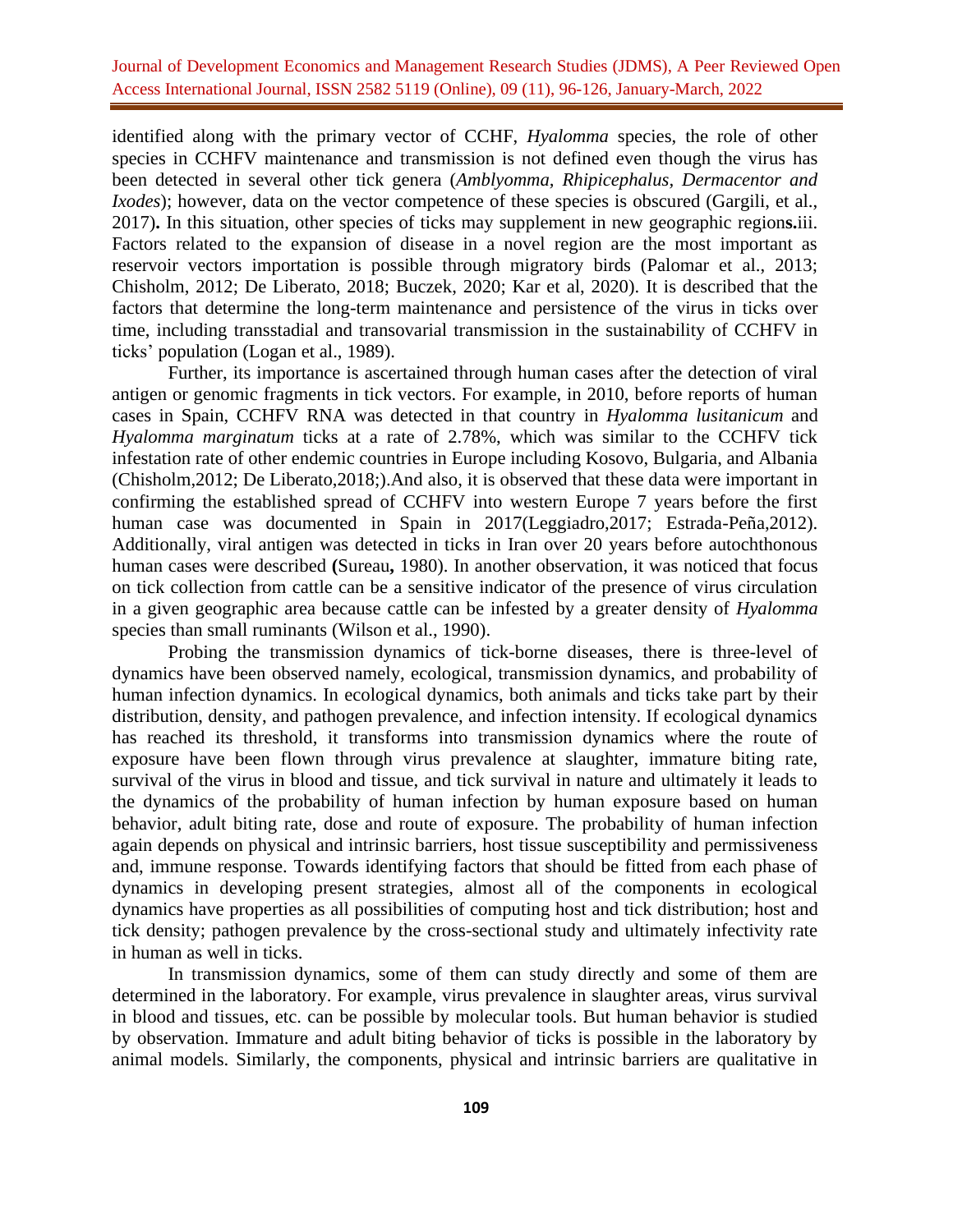which host tissue susceptibility in animal and immune response are possible in the probability of human infection dynamics.

Indices, tick density, chigger index, the prevalence rate of mites, mean intensity of ectoparasites, tick infection rate, minimum requirement of chigger needed per human case per month, and host-vector infestation rate have been brought based on their significance described in ecological, disease and probability of human infection dynamics. Since these indices have attributes to evaluate the prevention and control of tick and mite-borne diseases CCHF, KFD, and scrub typhus, these are considered to be the most important parameters to include in the present new strategies (Table-4).

In addition to that, a new index is coming up in the recent publication, like Normalized Difference Vegetation Index (NDVI). It attributes to development in ecology, particularly in predicting herbivores and non-herbivores distribution, abundance, and history of traits in space and time with the advancement in Geographical and satellite-based Information systems. This kind of application would be a novel approach to identify the spillover of tick and mite to their hosts and disease reservoirs from small mammals to wild animals. In this point of view, this index is more appropriate to include in the strategies.

In mites, a unique observation found in the literature is that chigger vectors are remarkably hardy and can survive weeks of freezing or immersion in water. This extraordinary property may supplement in case detection mechanism and constitute contingent plan for implementing containment measures for monsoon-related diseases preventions including ST (Traub, et al.,1968).

On the disease transmission under Environmental health, global travel, trade, urbanization and tourism, climate change and land-use changes, meteorological data, temperature, Relative Humidity (RH), biodiversity, landscape composition, and frequent importation of *Hyalomma* species ticks into novel regions via migratory birds or animal trade (e.g., livestock) is of particular concern for the expansion of endemic areas are major factors described in the literature. Therefore, information about these aspects supplements the prevention and control strategies as in the concept of One Health (Palomar, 2013; Chisholm, et al., 2012; De Liberato, 2018; Buczek, 2020).

About entomological surveillance, it is described extensively in ecological and transmission dynamics rather than the probability of human infection dynamics. Similarly, in vector-borne diseases, malaria, filariasis, dengue, and chikungunya prevention and control, more information has been found and inherent properties related to bionomics of vectors are extensively discussed. Some of them are, host preferences, longevity, resting habits, exophilic, endophilic resting habits of mosquitoes, physiology of ovaries to determine oviposition, age determination, etc are attributed towards their control activities described elaborately (Frederic Jourdain, 2019).

## **IEC and Personal Protection**

Simultaneously, extension on Information Education and Communication (IEC) on hosts, agents, and environment of these diseases are also take part towards their prevention and control in which personal protection to avoid ticks and mites to human contact is the most important.Further, the importance of Personal Protection Equipment (PPE) while visiting tick and mite borne disease-prone areas, wearing masks and aprons in hospitals to avoid CCHF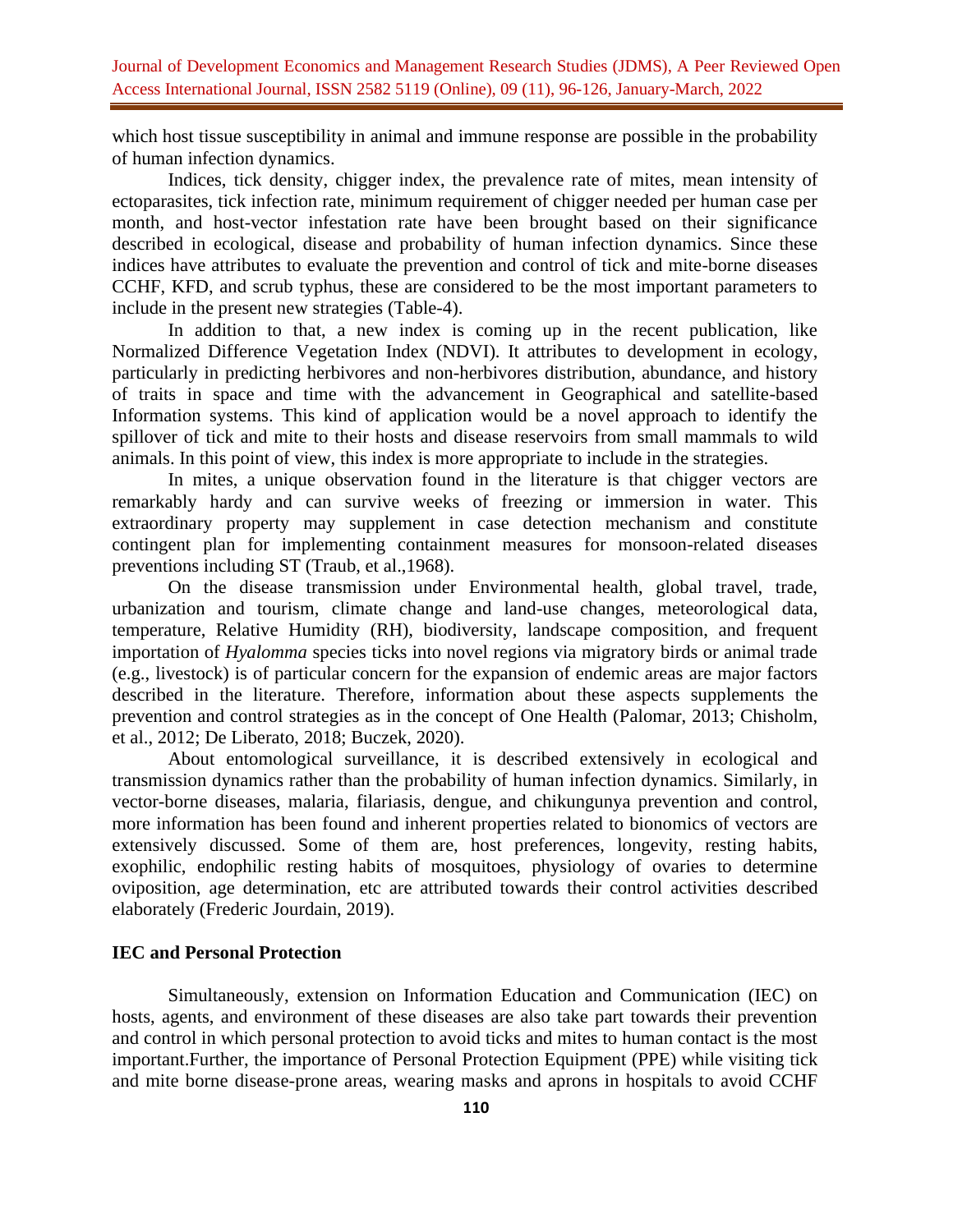through nosocomial infection, and advocating preventive measures against CCHF to butchers while slaughtering is also suggested.

#### **Culmination of this article**

The discussion was made so far on Human-Animal –Environment has been intertwined based on the available information in the literature to constitute the present probable strategies for making policy decisions for the prevention and control of VBZDs to follow all member states in India. It is given as a gist in the flow chart (Figure-2).

#### **Conclusion**

The document has been aligned with the concept of One Health and has addressed the challenges with feasible strategic solutions for the prevention and control of VBZD. The outcome of the National review meeting on the entomological surveillance, and the way forward have been crucial while incorporating the expert's opinion in the document. It is expected that the publication of such guidelines in a scientific journal will further strengthen it through its peer review and wider circulation.

The formulated National strategies for the control of VBZD consist of surveillance in which, human, animal, and environmental health have been included towards case findings, reservoir status, circulation of pathogens, ectoparasites and vectors, mode of disease transmission, vector control measures, and susceptibility status of acaricide, etc. In its support, entomological surveillance is dealt with separately as many as inherent properties, transstadial, transovarial, transmission, co-feeding, and multiple hosts seeking behavior of ticks and mites that take part in diseases transmission. The identified parameters, the density of vectors, larval index, prevalence rate, mean intensity, infection rate, host infestation rate, etc, have also been explained in detail as they are crucial for forecasting and evaluating the prevention and control measures over VBZD regarding CCHF, KFD, and ST. The interrelationship between Human-Animal-Environmental health has been an important chapter of the guidelines and it is shown in a flow chart at a glance (Figure-2).

#### **Credit authorship contribution statement**

Dr.Simmi Tiwari; investigation, writing-review & editing. Dr.P.Basker: Conceptualization, writing – original draft. Dr.Ajit Shewale: Methodology, Resources, supervision, writing-review, editing. Dr.Tushar Nale: Resources, methodology, writingediting.

## **Declaration of Competing Interest**

The authors have no conflicts of interest in this article.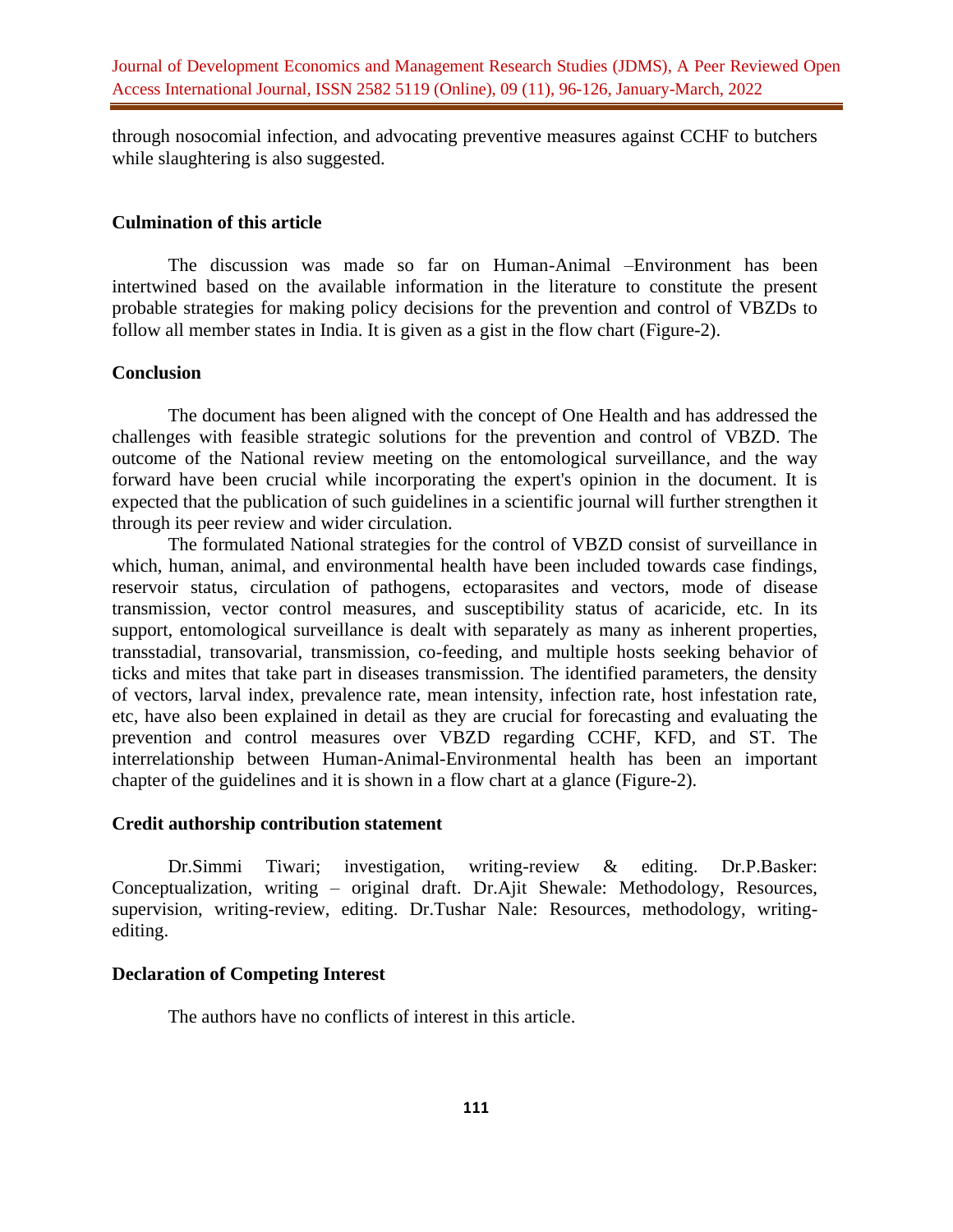## **Acknowledgments**

This study is undertaken by Division of Zoonotic Disease Programme (DZDP)- National One Health Programme for prevention &control of zoonoses (NOHP-PCZ), National Center for Disease Control (NCDC), Ministry of Health and Family Welfare, Government of India, Delhi-54, through the National Review Meeting (virtual) on entomological surveillance in which all member states of India have participated on 18.02.2021 under the chairmanship of the Director of NCDC Dr.Sujeet Kumar Singh. We are grateful to the Director for his encouragement to bring out this article. We thank Dr.Monal Daptardar, Consultant Public Health, Dr.Dipti Mishra Consultant Veterinary, Miss. Trishala Sharma, Data manager, and all staff in the DZDP, NCDC, for their valuable assistance by all means in arrangements for the review meeting and preparing this manuscript. We are very grateful to Mr.S.Sridharan, former Chief Entomologist, Government of Tamil Nadu, and Dr.PK.Srivastava, Former Joint Director, NVBDCP, Delhi as they read this manuscript and suggested improving the entomological surveillance part.

## **References**

- 1. Ansari, H., Shahbaz, B., Izadi, S., Zeinali, M., Tabatabaee, S.M., Mahmoodi, M., Holakouie-Naieni, K.,Mansournia, M.A., (2014). Crimean-Congo hemorrhagic fever and its relationship with climate factors in southeast Iran: A 13-year experience. J. Infect. Dev. Ctries., 8, 749–757. DOI: [https://doi.org/10.3855/jidc.4020.](https://doi.org/10.3855/jidc.4020)
- 2. Bente, DA., Forester, NL., Watts, DM., et al. (2013). Crimean-Congo hemorrhagic fever: history, epidemiology, pathogenesis, clinical syndrome, and genetic diversity. Antiviral Res. 100(1):159-89.
- 3. Brown, GW., Robinson, DM., Huxsoll, DL., et al.,(1976). Scrub typhus: a common cause of illness in indigenous populations. Trans R Soc Trop Med Hyg. 70:444-448.
- 4. Buczek, A.M., Buczek, W., Buczek, A., Bartosik K.,(2020). The potential role of migratory birds in the rapid spread of ticks and tick-borne pathogens in the changing climatic and environmental conditions in Europe. Int J Environ Res Public Health. 17(6): 2117.Published online 2020 Mar 23. DOI: 10.3390/ijerph17062117.
- 5. CD Alert. (2018). National Centre for Disease Control Directorate General of Health Services [https://www.cdc.gov/vhf/kyasanur/pdf/factsheet.pdf;1-10.](https://www.cdc.gov/vhf/kyasanur/pdf/factsheet.pdf;1-10)
- 6. Chisholm, K., Dueger, E., Fahmy, N.T., Samaha, H.A.T., Zayed A., Abdel-Dayem, M., Villinski, J.T., (2012). Crimean-Congo hemorrhagic fever virus in ticks from imported livestock, Egypt.Emerg. Infect. Dis., 18,181–182.
- 7. De Liberato, C., Frontoso, R., Magliano, A., Montemaggiori, A., Autorino, G.L., Sala, M., Bosworth A., Scicluna, M.T., (2018). Monitoring for the possible introduction of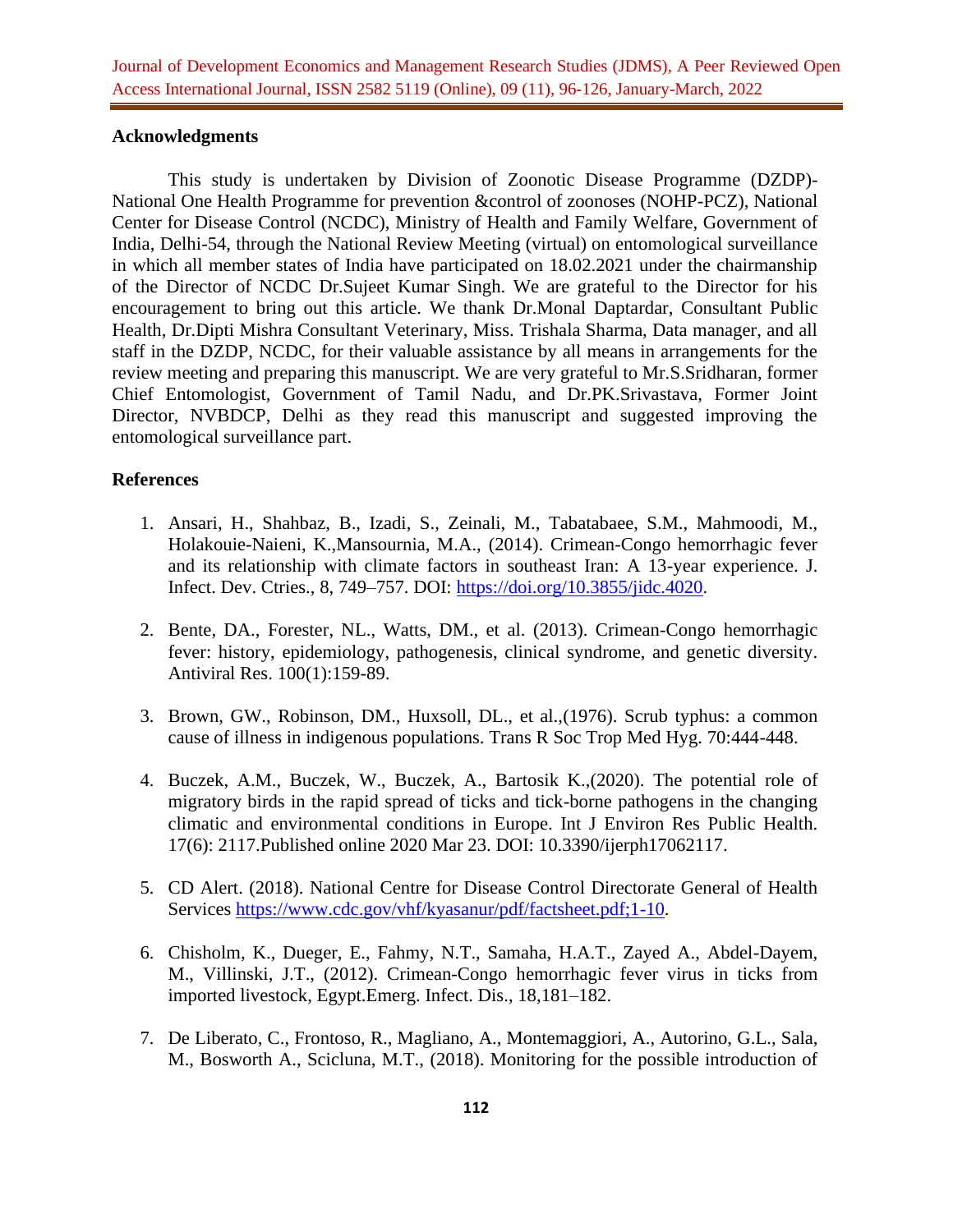Crimean-Congo hemorrhagic fever virus in Italy based on tick sampling on migratory birds and serological survey of sheep flocks. Prev. Vet. Med. 149, 47–52.

- 8. Duygu, F., Sari, T., Kaya, T., Tavsan, O., Naci M. (2018). The relationship between Crimean-Congo hemorrhagic fever and climate: Does climate affect the number of patients? Acta Clin.Croat. 57, 443–448.
- 9. Ertugrul, B., Kirdar, S., Ersoy, O.S., Ture, M., Erol, N., Ozturk, B., Sakarya, S. (2012). The seroprevalence of Crimean-Congo hemorrhagic fever among inhabitants living in the endemic regions ofWestern Anatolia.Scand. J. Infect. Dis. 44, 276–281.
- 10. Estrada-Peña, A., Mertens, M., Schmidt, K., Ozkul, A., Groschup, M.H., (2013). The impact of Crimean-Congo hemorrhagic fever virus on public health. Antivir. Res. 98: 248–260.
- 11. Estrada-Peña, A., Palomar, A.M., Santibáñez, P., Sánchez, N., Habela, M.A., Portillo A., Romero, L., Oteo, J.A., (2012). Crimean-Congo hemorrhagic fever virus in ticks, Southwestern Europe, Emerg. Infect. Dis. 18,179–180.
- 12. Estrada-Peña, A., Zatansever, Z., Gargili, A., Aktas, M., Uzun, R., Ergonul O., Jongejan, F., (2007). Modeling the spatial distribution of Crimean-Congo hemorrhagic fever outbreaks in Turkey. Vector Borne Zoonotic Dis., 7, 667–678.
- 13. Estrada-Peña,A., Ruiz-Fons,F., Acevedo,P., Gortazar,C.,de la Fuente, J. (2013). Factors driving the circulation and possible expansion of Crimean-Congo hemorrhagic fever virus in the western Palearctic. J. Appl. Microbiol. 114, 278–286.
- 14. Estrada-Peña,A., Vatansever,Z., Gargili, A., Ergönul, (2010). The trend towards habitat fragmentation is the driving the spread of Crimean-Congo hemorrhagic fever. Epidemiol. Infect. 138, 1194–1203.
- 15. Formenty, P., Schnepf, G., Gonzalez-Martin, F., Bi, Z., (2007). International surveillance and control of Crimean-Congo hemorrhagic fever outbreaks. In Crimean-Congo Hemorrhagic Fever: A Global Perspective; Springer: Dordrecht, The Netherlands, pp. 295–303. ISBN 9781402061066
- 16. Frederic Jourdain, et al., (2019). Towards harmonization of entomological surveillance in the Mediterranean area. PLOS Neglected Tropical Diseases.1-28.
- 17. Gargle, A., Estrada-Peña, A., Spengler, J.R., Lukashev, A., Nuttall, P.A., Bente, D.A.,(2017). The role of ticks in the maintenance and transmission of Crimean-Congo hemorrhagic fever virus: A review of published field and laboratory studies. Antivir. Res. 144. DOI: 10.1016/ j.antiviral.2017.05.010.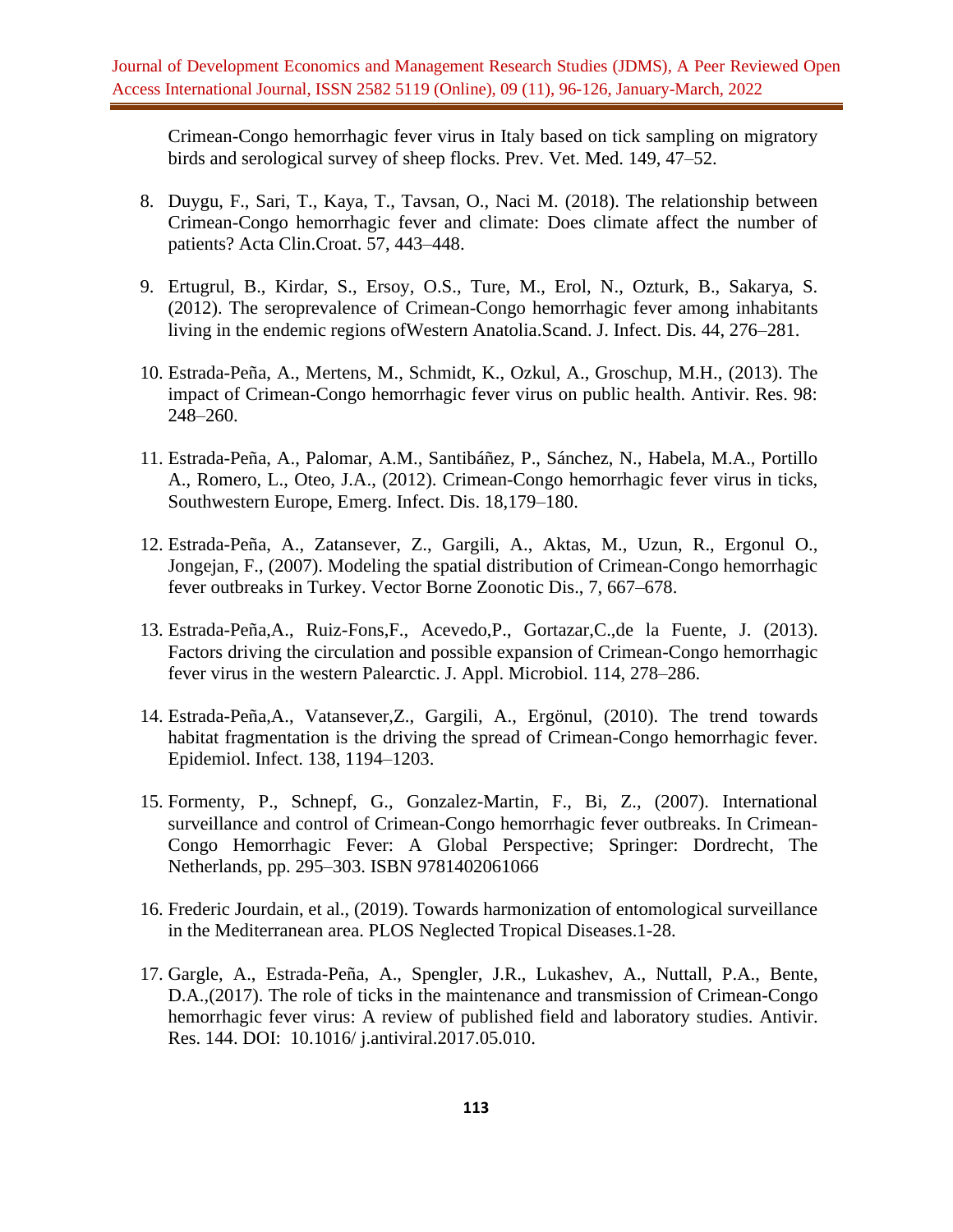- 18. Gonzalez, J.P., Cornet, J.P., Wilson, M.L., Camicas, J.L., (1991). Crimean-Congo hemorrhagic fever virus replication in adult *Hyalomma truncatum* and *Amblyomma variegatum ticks*. Res. Virol., 142, 483–488.
- 19. Gunes, T., Engin, A., Poyraz, O., Elaldi, N., Kaya, S., Dokmetas, I., Bakir, M., Cinar, Z.,(2009). Crimean-Congo hemorrhagic fever virus in the high-risk population, Turkey. Emerg. Infect. Dis. 15, 461–464.
- 20. Hoogstraal, H., (1979).The epidemiology of tick-borne Crimean-Congo hemorrhagic fever in Asia, Europe, and Africa. J. Med. Entomol. 5, 307–417.
- 21. Hornick, RB. Rickettsial Diseases. (2000). [Chapter 371] In; Bennet JC., Plum F., editors. Goldman: Cecil Textbook of Medicine .21st ed. Philadelphia, USA: WB Saunders Company; p.1911-2.
- 22. Ivo Elliott, Isabelle Pearson, Prabin Dahal, Nigel, V., Thomas, Tamalee Roberts., Paul N.Newton., (2019). Scrub typhus ecology: a systematic review of Orientia in vectors and hosts.Parasites & Vectors Volume 12,: 513 [https://doi.org/10.1186/s13071-019-](https://doi.org/10.1186/s13071-019-3751-x) [3751-x.](https://doi.org/10.1186/s13071-019-3751-x)
- 23. Jones, L.D., Davies, C.R., Steele, G.M., Nuttall, P.A., (1987). A novel mode of arbovirus transmission involving a non-viremic host. Science, 237, 775–777.
- 24. Kamarasu, K., Malathi, M., Rajagopal, V., Subramani, K., Jagadeeshramasamy, D., Mathai, E., (2007). Serological evidence for wide distribution of spotted fevers  $\&$ typhus fever in Tamil Nadu. Indian J Med Res. 2007; 126: 128-30.
- 25. Kar, S.,Rodriguez, S.E., Akyildiz, G., Gajimat, M.N.B., Bircan, R., Mears, M.C., Bente, D.A.,Keles, A.G., (2020). Crimean Congo hemorrhagic Fever virus in tortoises and Hyalomma egyptian ticks in Easty Thrace, Turkey: Potential of the cryptic transmission cycle. Parasites Vectors,13. SSN: 1756-3305.
- 26. Leggiadro, R.J., (2017). Autochthonous Crimean-Congo hemorrhagic fever in Spain. Pediatric. Infect. Dis. J. http://dx.doi.org 0891-3668 / 1532-0987.
- 27. Logan, T.M., Linthicum, K.J., Bailey, C.L., Watts, D.M., Moulton, J.R.,(1989). Experimental transmission of Crimean-Congo hemorrhagic fever virus by *Hyalomma truncatum Koch.* Am. J. Trop. Med. and Hyg., 40, 207–212.
- 28. Lovis, L., Reggi J., M.,Berggoetz, M., Betschart, B.,Sager, H.,(2013). Determination of Acaricide Resistance in Rhipicephalus (Boophilus) microplus (Acari: Ixodidae) FieldPopulations of Argentina, South Africa, and Australia With the Larval Tarsal Test. J. Med. Entomol. 50(2): 326-335.; DOI: http://dx.doi.org/10.1603/ME12127 .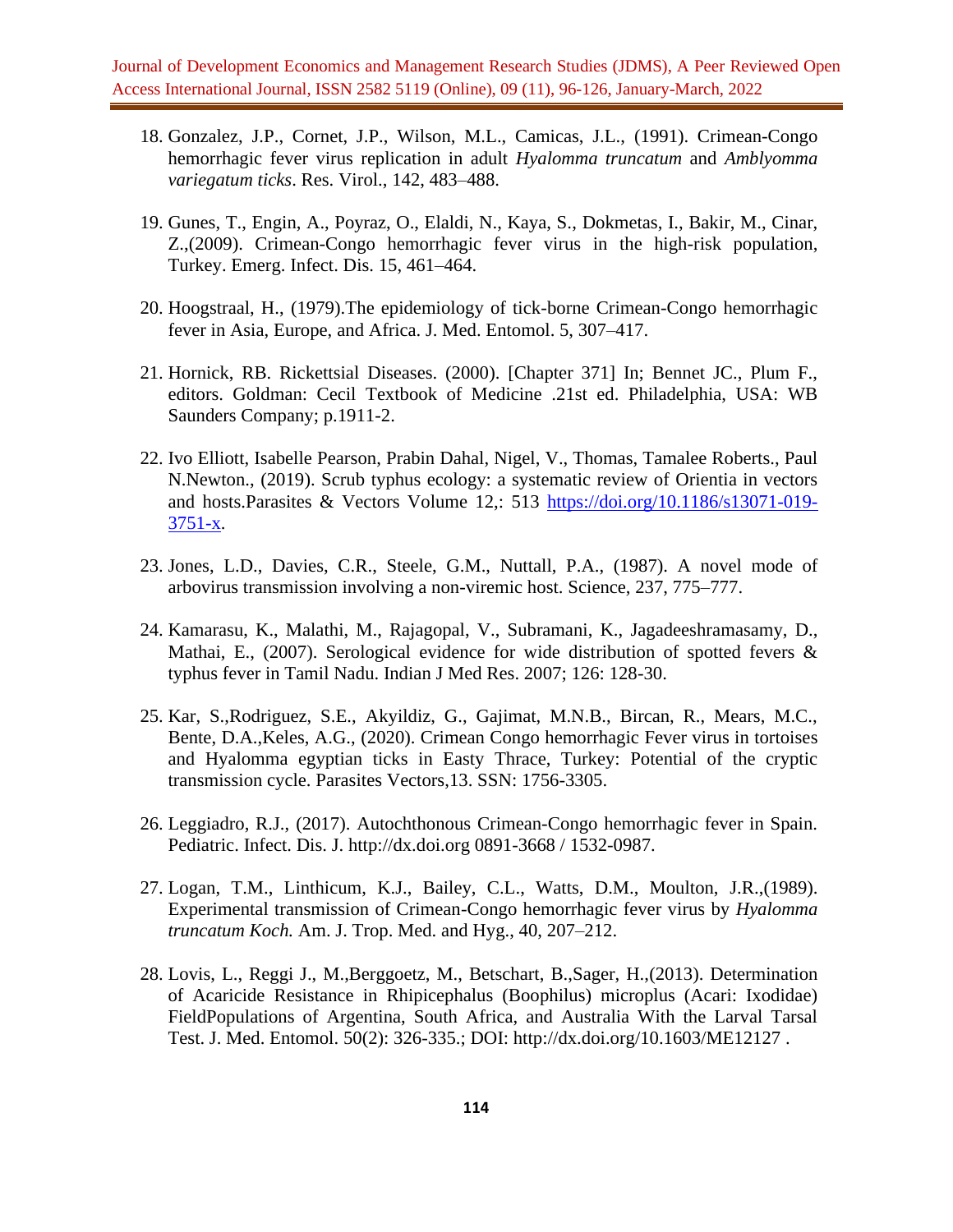- 29. Mahajan, S K., Rolain, J M., Kashyap, R., et al. (2006). Scrub typhus in the Himalayas. Emerg Infect Dis 12:(10); 1590-2 .
- 30. Mittal, V., Gupta, N., Battacharya, D et al. (2012). Serological evidence of rickettsial infection in Delhi. Indian J Med Res. 135[4]:538-541.
- 31. Nasirian, H.(2019). Crimean-Congo hemorrhagic fever (CCHF) seroprevalence: A systematic review and meta-analysis. Acta Trop. 196, 102–120.
- 32. Nathalie Mauricio Lima., Kyrre Kausrud.,(2011). The Normalized Difference Vegetation Index (NDVI): unforeseen successes in animal ecology. Climate Research.46:15–27, DOI: 10.3354/cr00936.
- 33. Olson, JG., (1979). Forecasting the onset of a scrub typhus epidemic in the Pescoders Islands of Taiwan using daily maximum temperatures. Trop.Geogr Med.; 31:519— 524.
- 34. Operational manual-Kyasanur Forest Disease (2020). Directorate of Health and Family welfare services, Government of Karnataka, pp.100.
- 35. Palomar, A.M., Portillo, A., Santibáñez, P., Mazuelas D., Arizaga J., Crespo A., Gutiérrez, Ó., Cuadrado, J.F.,Oteo, J.A., (2013). Crimean-congo hemorrhagic fever virus in ticks from migratory birds, Morocco.Emerg. Infect. Dis., 19: 260–263.
- 36. Paulraj Philip Samuel., Renu Govindarajan., Ranganathan Krishnamoorthi., Jaganathasamy Nagaraj., (2021). Ectoparasites of some wild rodents/shrews captured from Scrub typhus reported area in Tamil Nadu, India. International Journal of acarology.1-4.
- 37. Shepherd, A.J., Swanepoel, R., Cornel, A.J., Mathee, O.,(1989). Experimental studies on the replication and transmission of Crimean-Congo hemorrhagic fever virus in some African tick species. Am. J. Trop. Med. Hyg., 40, 326–331.
- 38. Shyma, KP., Sachin Kumar, A K., Sangwan, Anil Kumar Sharma., Gaurav V Nagar DD., Ray Srikant A Ghosh., (2013). Acaricide resistance status of *Rhipicehalusp* (Boophilus) *microplus* and *Hyalomma anatolicum* collected from Haryana.Indian Journal of Animal Sciences 83 (6): 591–594.
- 39. Sorvillo T E., Sergio, E., Rodriguez, Peter Hudson., Megan Carey Luis, L., Rodriguez Christina, F., Spiropoulou, Brian H., Bird Jessica, R., Spengler Dennis, A., Bente (2020). Review Towards a Sustainable One Health Approach to Crimean–Congo Hemorrhagic Fever Prevention: Focus Areas and Gaps in Knowledge.Trop. Med. Infect. Dis. 5, 113: 1- 28.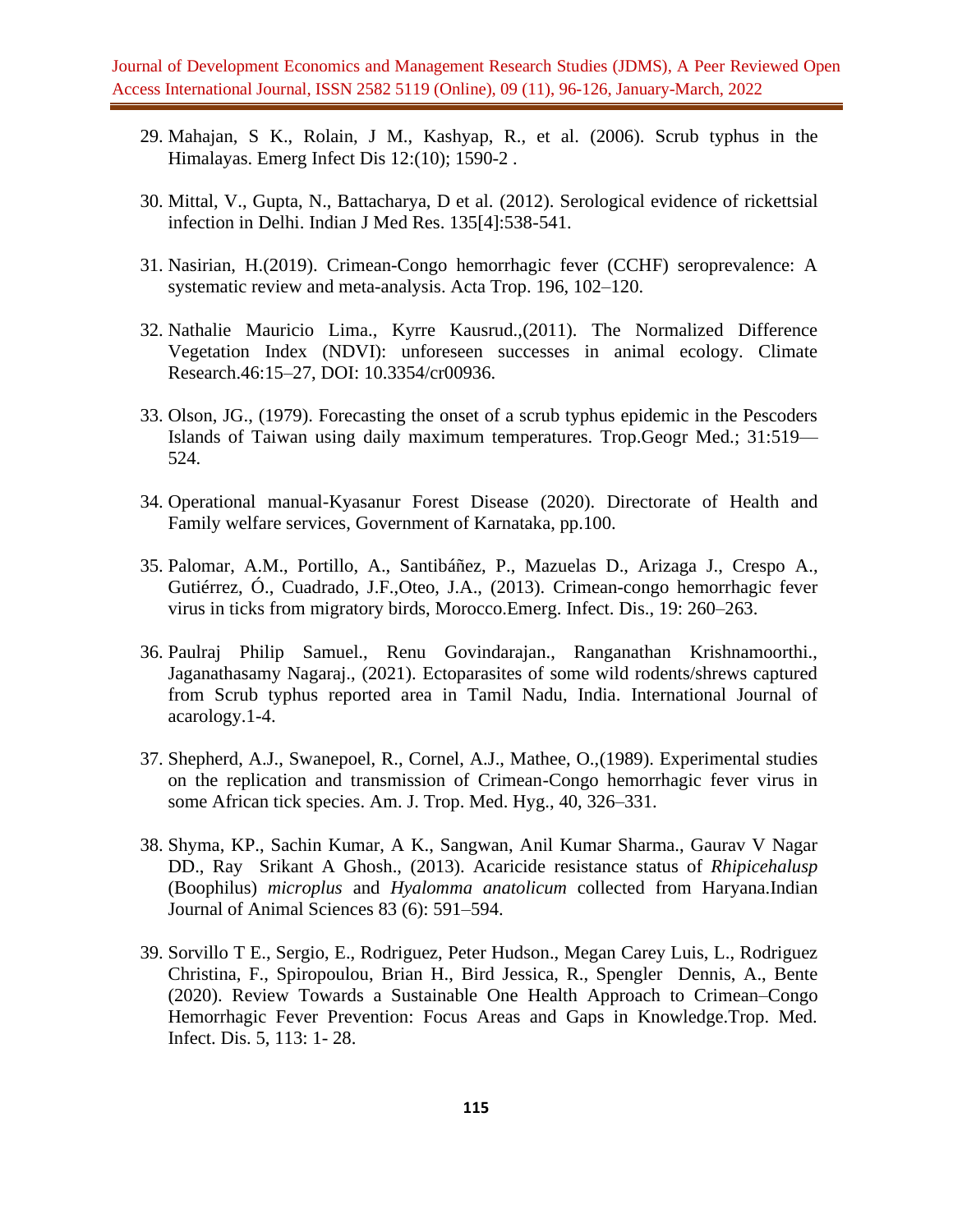- 40. Spengler, J.R., Bente, D.A., (2017). Crimean Congo Hemorrhagic fever in Spain— New arrival or silent resident? N.Engl. J. Med. 377-384.
- 41. Spengler, J.R., Bente, D.A., Bray, M., Burt, F., Hewson, R., Korukluoglu, G., Mirazimi, A., Weber, F., Papa,A. (2018). Second international conference on Crimean-Congo hemorrhagic fever. Antivir. Res. 150.
- 42. Spengler,J.R., Bergeron, É., Rollin, P.E., (2016). Seroepidemiological studies of Crimean-Congo hemorrhagic fever virus in domestic and wild animals. PLoS Negl. Trop. Dis. 10, e0004210.
- 43. Subhalakshmi, MUS., Madisetty, MK., Prasad, AK., et al. (2014). Outbreak of scrub typhus in Andhra Pradesh– Experience at a tertiary care hospital Assoc Physician India. 82:490-496.
- 44. Sureau, P., Klein, J.M., Casals, J., Digoutte, J., Salaun, J., Piazak, N., Calvo, M., (1980). Isolation of Thogoto, Wad Medani, Wanowrie, and Crimean-Congo hemorrhagic fever viruses from ticks of domestic animals in Iran Hyalomma anatolicum, Hyalomma asiaticum, Alveonasus lahorensis; isolates, epidemiology. Ann. Virol.131: 185–200.
- 45. Traub R., Wisseman CL Jr., (1974). The ecology of chigger-borne rickettsiosis (scrub typhus). J Med Entomol. 11:237–303.
- 46. Traub, R., Wisseman Charles, L., Wisseman., (1968). Ecological Considerations in Scrub Typhus.2.vector species. Bull.Wld Hlth Org.39:219-230.
- 47. Varghese, GM., Abraham, DC., Mathai, D., et al.(2006). Scrub typhus among hospitalized patients with febrile illness in south India. Magnitude and Clinical Predictors. J Infect. 52:56-60.
- 48. WHO, (2018). Crimean Congo Hemorrhagic Fever (CCHF) R&D Roadmap Meeting; World Health Organization (WHO). Geneva, Switzerland.
- 49. Wilson M.L., LeGuenno B., Guillaud M., Desoutter D., Gonzalez, J.P., Camicas J.L.,(1990). Distribution of Crimean-Congo hemorrhagic fever viral antibody in Senegal: Environmental and vectorial correlates. Am. J.Trop. Med. Hyg. 43, 557–566.
- 50. Zinsstag, J., Schelling, E., Waltner-Toews, D., Tanner, M. (2011). From "one medicine" to "one health" and systemic approaches to health and well-being. Prev. Vet. Med. 101: 148–156.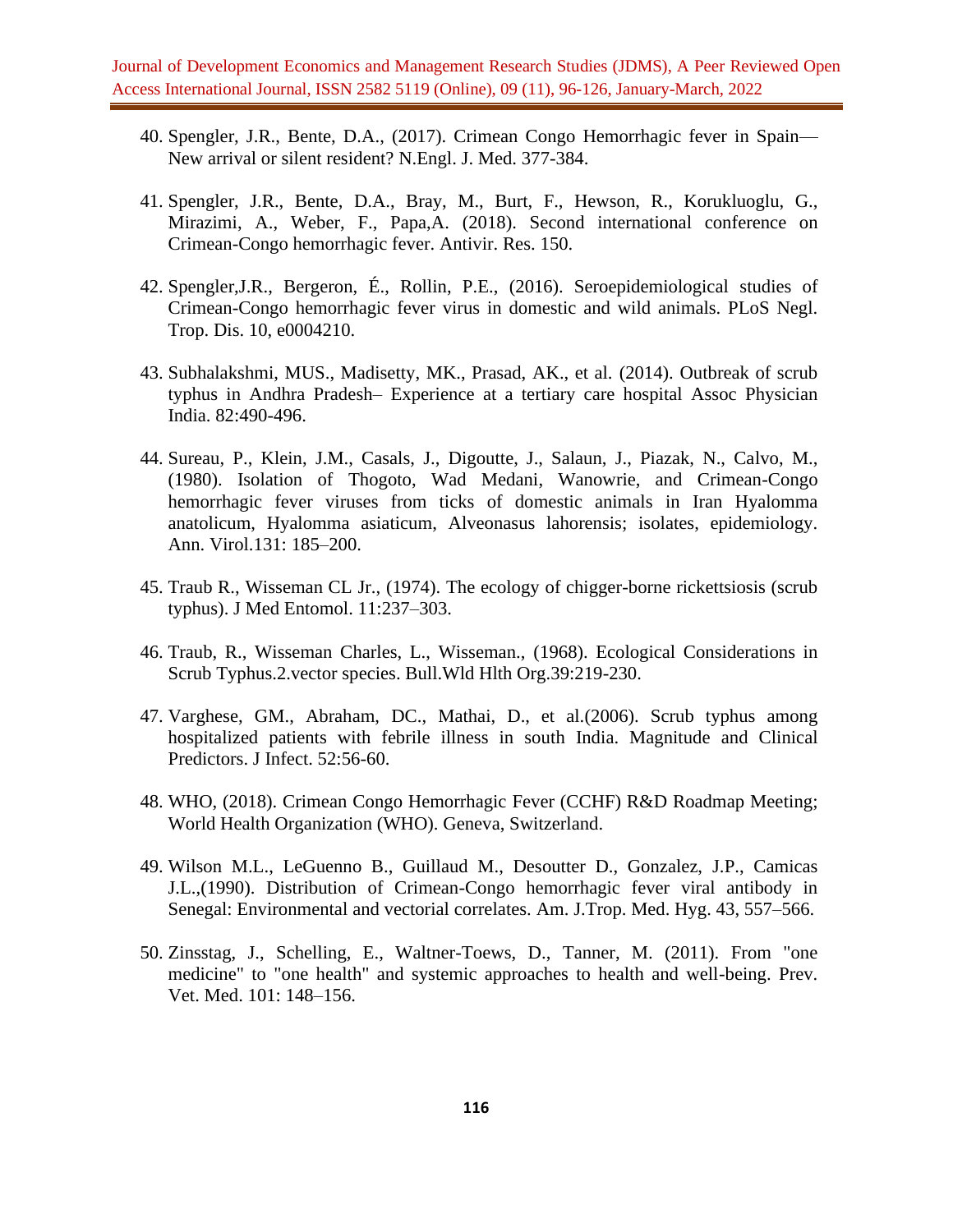| Question<br>No. | <b>Question</b>                                                                                           | <b>Response</b>                         | <b>Number</b><br>of States                             | Percentage                                     |
|-----------------|-----------------------------------------------------------------------------------------------------------|-----------------------------------------|--------------------------------------------------------|------------------------------------------------|
|                 |                                                                                                           |                                         |                                                        |                                                |
| $\mathbf{A1}$   | Is there any defined Standard<br><b>Operating Procedures for</b><br>conducting ticks and mites            | N <sub>o</sub>                          | 11                                                     | 61.1%                                          |
| A2              | survey?<br>Are CCHF, KFD, and Scrub<br>Typhus (ST)reported in your                                        | yes                                     | All states<br>for $ST$ ; 1<br>state for<br><b>CCHF</b> | 100%;5.5% and<br>22.2% for KFD                 |
| A.3             | state?                                                                                                    | Yes                                     | and 4<br>states for<br><b>KFD</b>                      |                                                |
| A <sub>4</sub>  | Enlist the name of affected<br>districts for CCHF, KFD, and<br>Scrub Typhus in a separate excel<br>sheet. | Yes                                     | 6                                                      | 100%                                           |
|                 | Have you stratified<br>villages/Blocks/Districts based<br>on positive cases of VBZD<br>reported?          |                                         | All                                                    |                                                |
| A <sub>5</sub>  | Do you have baseline data<br>associated with the following?                                               | The answer was<br>'none of the<br>above | 9                                                      | 50%                                            |
| A6              | List out the vectors of ST, KFD,<br>and CCHF that were<br>encountered in your area.                       | yes                                     | 6                                                      | 33.3%                                          |
| A6.1            | List out the vectors of ST that<br>are encountered in your area.                                          | Nil                                     | 3                                                      | 19%                                            |
| A6.2            | List out the vectors of KFD that<br>are encountered in your area.                                         | Not Applicable<br>(NA)                  | 14                                                     | 77% (As only 4<br>states have cases<br>of KFD) |
| LA6.3           | List out the vectors of CCHF<br>that are encountered in your<br>area.                                     | Not Applicable<br>(NA)                  | 14                                                     | 77% (As only 4<br>states have cases<br>of CCHF |
| A7              | Are you aware of mixed<br>infections of Leptospirosis, ST<br>and Dengue occurred?                         | Yes                                     | 9                                                      | 50%                                            |

# **Table-A1 Details of Questions under the Group-A which is meant for General Information on Vector-Borne zoonotic Diseases (VBZD) in India.**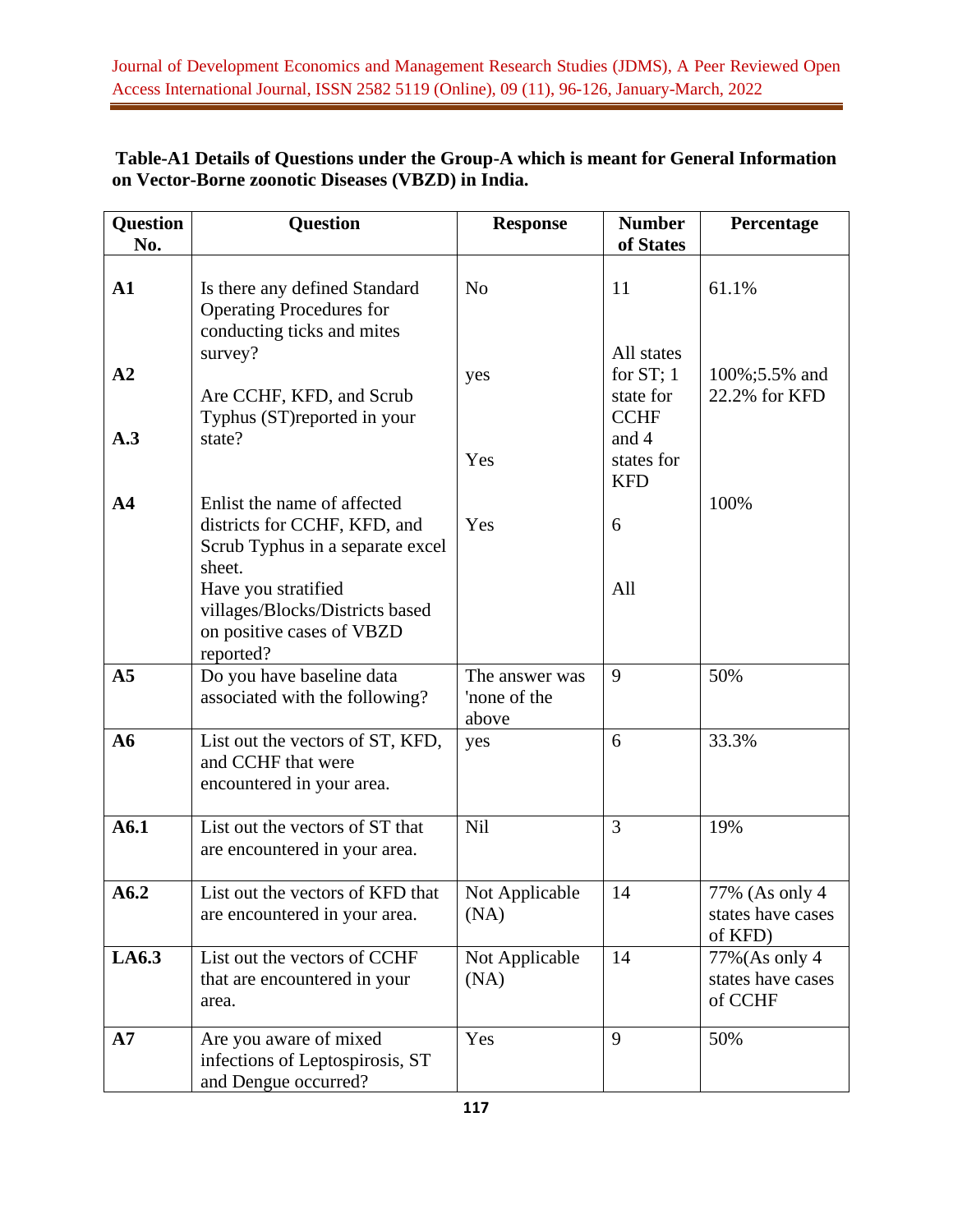| A7.1 | If yes do you have any lab<br>supported data on the mixed | None of the<br>states answered |  |
|------|-----------------------------------------------------------|--------------------------------|--|
|      | infections                                                |                                |  |

# **Table-A2. Details of Questionnaire under Group-B framed for Entomological surveillance and their response**

| Question                      | <b>Frequent Answers</b> | <b>Count of frequent</b><br>answers out of 18<br><b>Respondents</b> | Percentage |
|-------------------------------|-------------------------|---------------------------------------------------------------------|------------|
| B.1 Did you frame any         | None of the Above       | 12                                                                  | 66.6%      |
| Standard guidelines for       |                         |                                                                     |            |
| conducting Entomological      |                         |                                                                     |            |
| Surveillance?                 |                         |                                                                     |            |
| B.2 Did you undertake any     | N <sub>o</sub>          | 11                                                                  | 61.1%      |
| faunistic survey for Mites in |                         |                                                                     |            |
| your District                 |                         |                                                                     |            |
| PHC/HSC/Village after         |                         |                                                                     |            |
| reporting a positive case of  |                         |                                                                     |            |
| Scrub Typhus (ST),            |                         |                                                                     |            |
| reported?                     |                         |                                                                     |            |
| B.3 Did you undertake any     | No                      | 13                                                                  | 72.2%      |
| faunistic survey for Ticks in |                         |                                                                     |            |
| your District                 |                         |                                                                     |            |
| PHC/HSC/Village after         |                         |                                                                     |            |
| reporting a positive case of  |                         |                                                                     |            |
| CCHF and KFD reported?        |                         |                                                                     |            |
| B.4 How frequently do you     | Any Other               | 11                                                                  | 61.1%      |
| collect Ticks in vulnerable   |                         |                                                                     |            |
| places for VBZD?              |                         |                                                                     |            |
| B.5 How frequently do you     | Any Other               | 12                                                                  | 66.6%      |
| collect Mites in places       |                         |                                                                     |            |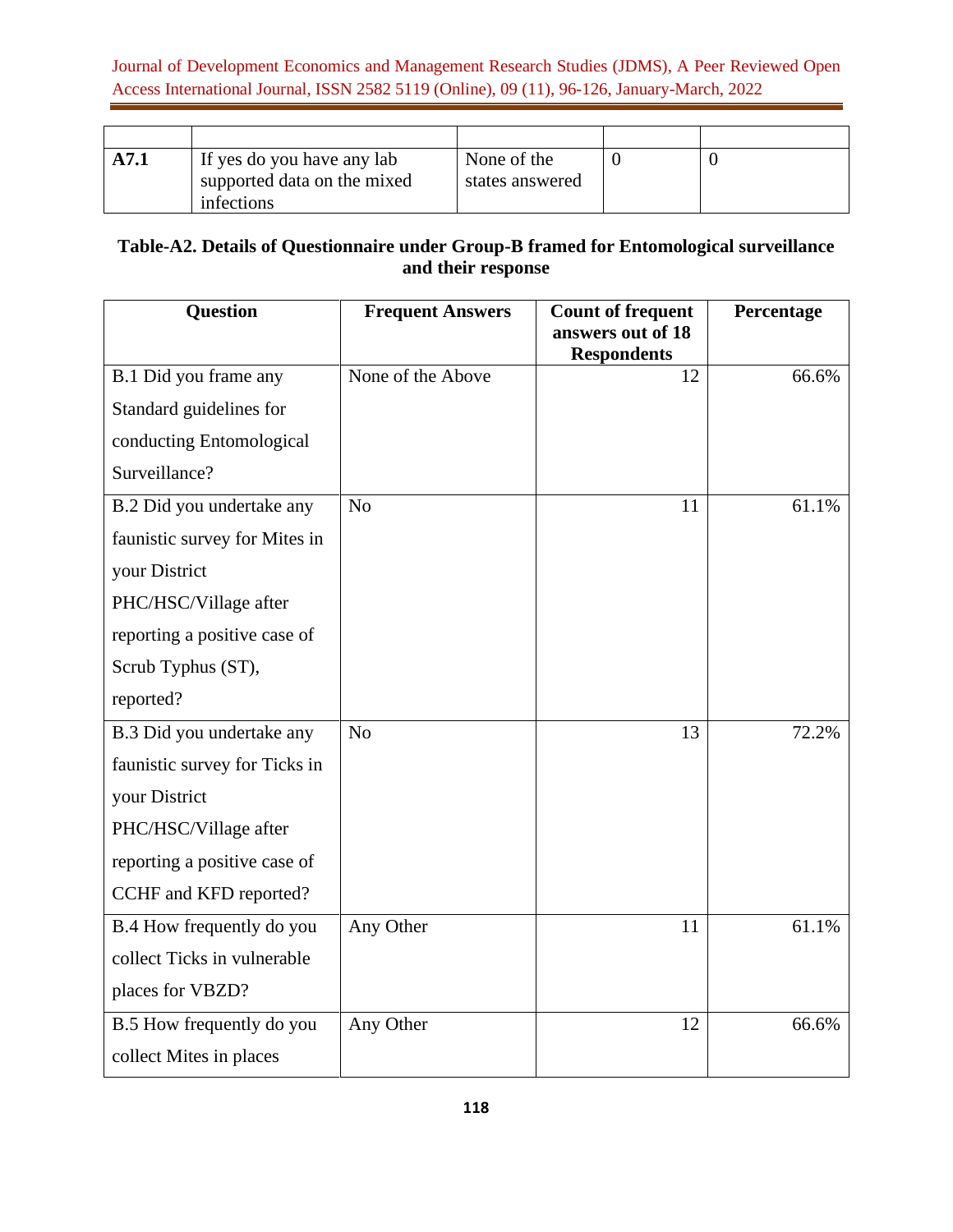| vulnerable for VBZD?          |                     |                |          |
|-------------------------------|---------------------|----------------|----------|
| B.5.1 Describe if any Other   | Based on need       | 1              | 5.5%     |
| B.6 What frequency do you     | Any Other (Whenever | 8              | 44.4%    |
| collect Vectors in areas      | cases reported)     |                |          |
| where reporting positive      |                     |                |          |
| cases?                        |                     |                |          |
| B.7 Vector species for which  | Scrub Typhus        | 9              | 50%      |
| VBZD are encountered in       |                     |                |          |
| your state/District?          |                     |                |          |
| B.7.2 If not, what is your    | None of them        | $\overline{0}$ | $\Omega$ |
| plan to survey Ticks and      | responded           |                |          |
| Mites in positive cases       |                     |                |          |
| reported area?                |                     |                |          |
| B.8 Which methodology do      | None of them        | $\overline{0}$ | $\Omega$ |
| you for the collection of     | responded           |                |          |
| Mites and Ticks from habitat  |                     |                |          |
| & animals?                    |                     |                |          |
| B.9 What are the challenges   | Logistic supports   | 18             | 100%     |
| for conducting                | required            |                |          |
| entomological surveillance    |                     |                |          |
| in your state in terms of     |                     |                |          |
| Infrastructure and logistics? |                     |                |          |
| B.10 What technical and       | Manpower and        | 18             | 100%     |
| logistics support do you      | Materials           |                |          |
| expect from State Govt and    |                     |                |          |
| NCDC to strengthen            |                     |                |          |
| entomological surveillance -  |                     |                |          |
| please provide details.       |                     |                |          |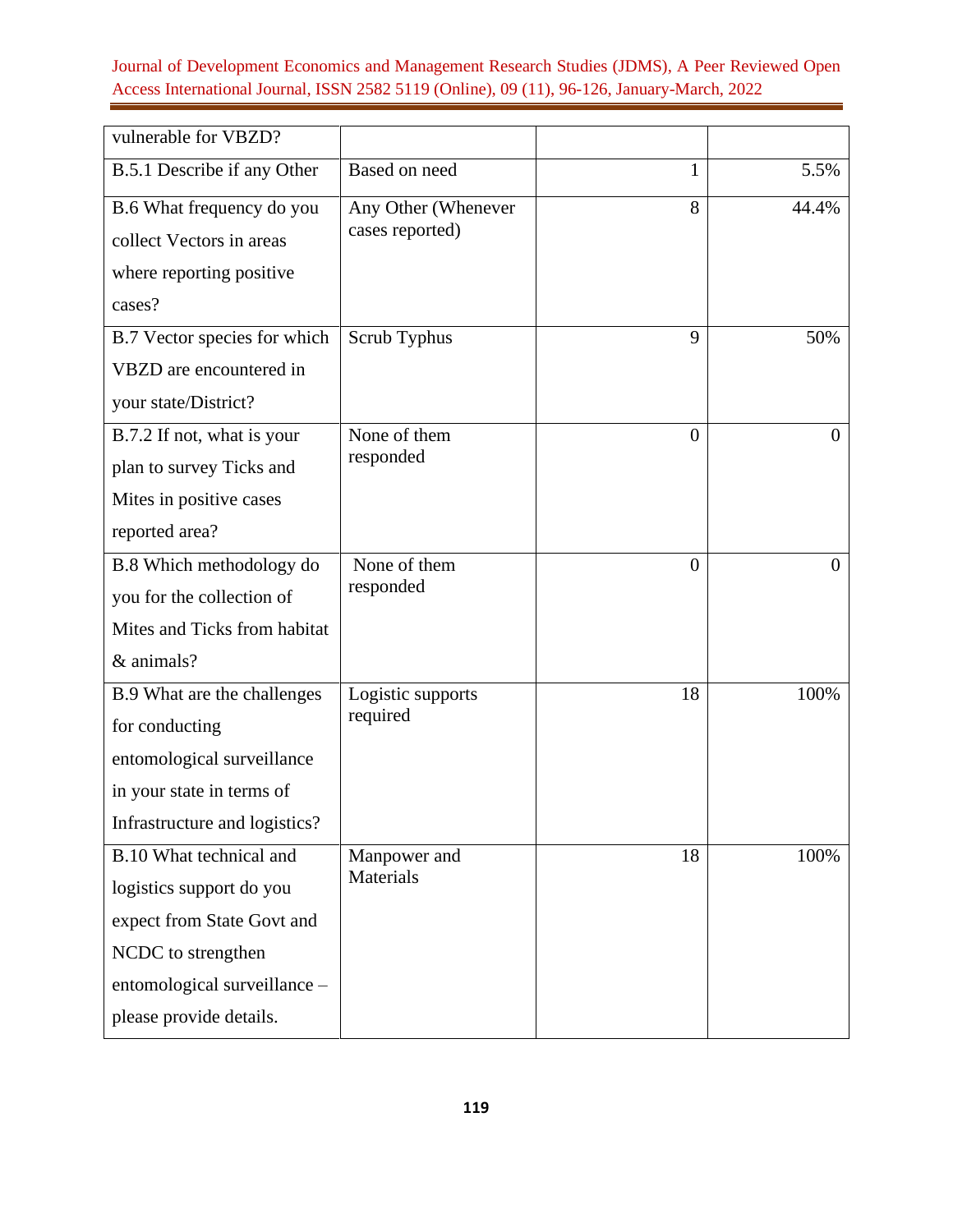|                                                                                                                           | $n$ $\alpha$ $\alpha$ $\alpha$ $\beta$                                                                            |                                                       |            |
|---------------------------------------------------------------------------------------------------------------------------|-------------------------------------------------------------------------------------------------------------------|-------------------------------------------------------|------------|
| Question                                                                                                                  | <b>Frequent Answers</b>                                                                                           | Count of frequent<br>answers out of 18<br>Respondents | Percentage |
| C.1 Whether there are<br>standard guidelines<br>available for Vector<br>Control measures?                                 | None of the above                                                                                                 | 11                                                    | 61.1%      |
| C.2 Which control<br>measure do you follow<br>to Control Mites and<br>Ticks?                                              | None of the Above                                                                                                 | $\overline{4}$                                        | 22.2%      |
| C.2.1 If Any Other                                                                                                        | None of the Above                                                                                                 | $\overline{0}$                                        | 0.0%       |
| C.3 What other activities<br>do you undertake to free<br>of Ticks and Mites<br>infestation in affected<br>places?         | <b>NA</b>                                                                                                         | 3                                                     | 16.6%      |
| C.4 Is there any system<br>in place to testing the<br>susceptibility of<br>insecticides?                                  | N <sub>o</sub>                                                                                                    | 13                                                    | 72.2%      |
| C.6 Did you come across<br>resistance to insecticides<br>used for vector control<br>for any of the following<br>diseases? | Malaria                                                                                                           | 10                                                    | 55.5%      |
| C.7 What are the<br>challenges observed<br>during vector control<br>activities in your state?                             | Technical know-how;<br>Infrastructure Logistics;<br><b>Environmental Factors and</b><br><b>Growing Resistance</b> | 3                                                     | 16.6%      |

## **Table-A3 Details of Questionnaire and they respond under Group-C (Vector Control Measures)**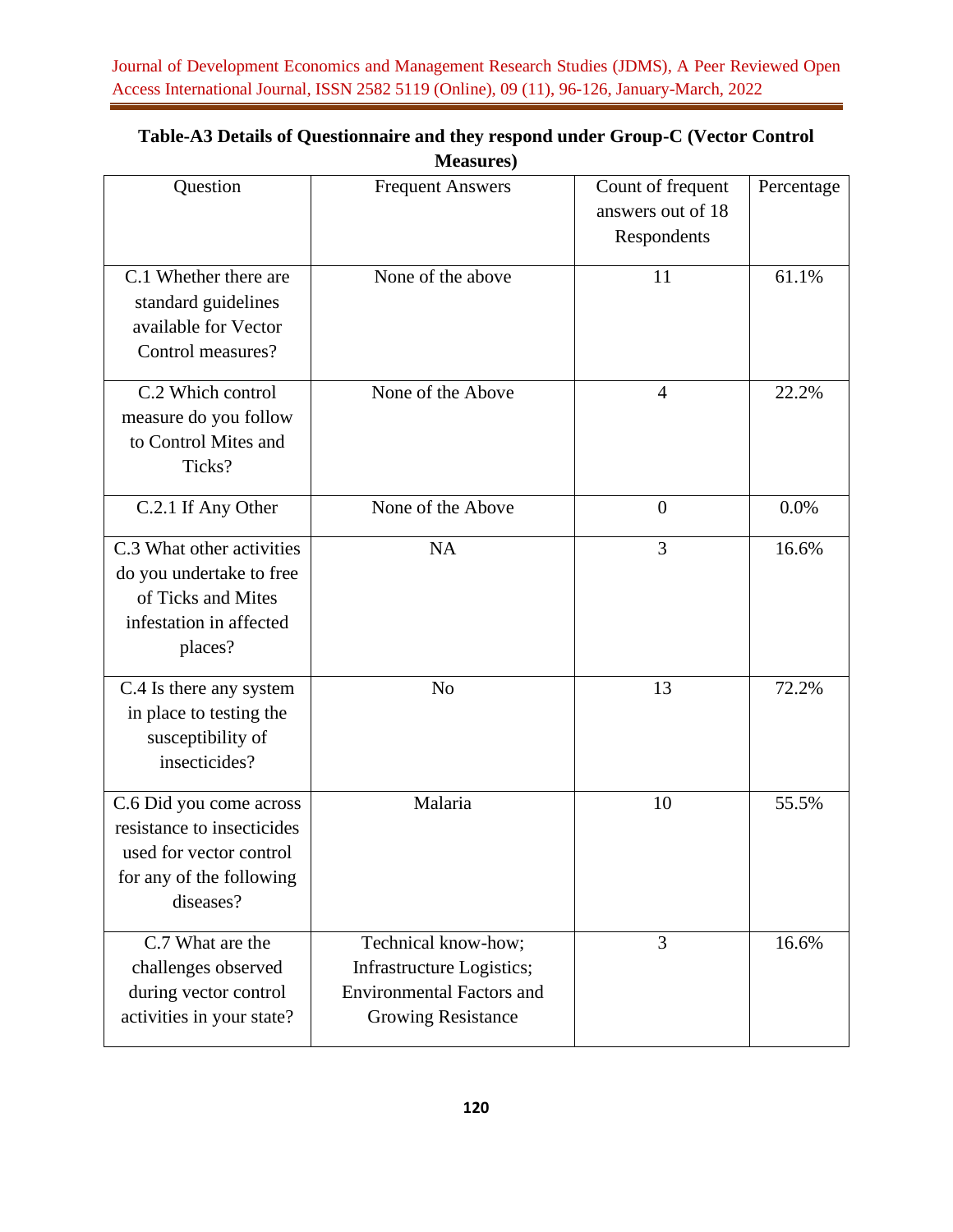# **(Intersectoral Coordination) Group-D**

| Question                                                                                                                                                                                 | Frequent<br>Answers                        | Count of frequent<br>answers out of 15<br>Responses | Percentage |
|------------------------------------------------------------------------------------------------------------------------------------------------------------------------------------------|--------------------------------------------|-----------------------------------------------------|------------|
| D.1 Do you have any regular communications<br>with State Veterinary/ Animal Husbandry<br>Department for undertaking ectoparasitic<br>surveillance predominant in the domestic<br>animal? | N <sub>0</sub>                             | 9                                                   | 50%        |
| D.1.1 If Yes, please provide details:                                                                                                                                                    |                                            |                                                     |            |
| D.2 What technical and logistics support do<br>you expect from State Government and NCDC<br>to strengthen Control/containment measures –<br>please provide details.                      | Logistics<br>assistance<br>and<br>Manpower | 18                                                  | 100%       |

**Table-A4. Components arrived from resources available in the literature for developing strategies towards prevention and control of CCHF, KFD, and Scrub Typhus** 

| <b>Surveillance and its outcomes</b>                                                   | <b>Environmental</b><br><b>Health</b>                                                     | <b>Entomological</b><br><b>Surveillance</b>                                                             |
|----------------------------------------------------------------------------------------|-------------------------------------------------------------------------------------------|---------------------------------------------------------------------------------------------------------|
| General<br>1. It is integrating the various<br>components that determine the           | 1. In global travel<br>2. Trade<br>3. Urbanization and<br>tourism                         | $1_{-}$<br>Risk assessment<br>Early warning<br>2.<br>systems<br>Identification of the<br>3.             |
| occurrence of disease.<br>2. Ideally, the system will                                  | 4. Climate change and<br>5. Land use changes<br>management<br>and                         | vector species<br>involved in<br>transmission events.                                                   |
| compile data from human<br>surveillance (Human Cases).<br>3. Veterinary surveillance   | 6. Temperature and<br>humidity                                                            | 4. Identification of<br>circulating pathogen<br>strain                                                  |
| (Animal Hosts).<br>4. Entomological surveillance                                       | 7. Biodiversity<br>8. Landscape                                                           | Optimizing vector<br>5.<br>control in time and<br>space.                                                |
| (Arthropod vectors).<br>5. Environmental surveillance<br>(environmental risk factors). | composition<br>9. Frequent importation<br>of Hyalomin species<br>ticks into novel regions | Guidance for source<br>6.<br>reduction campaign<br>7. Insecticide resistance<br>Evaluating the efficacy |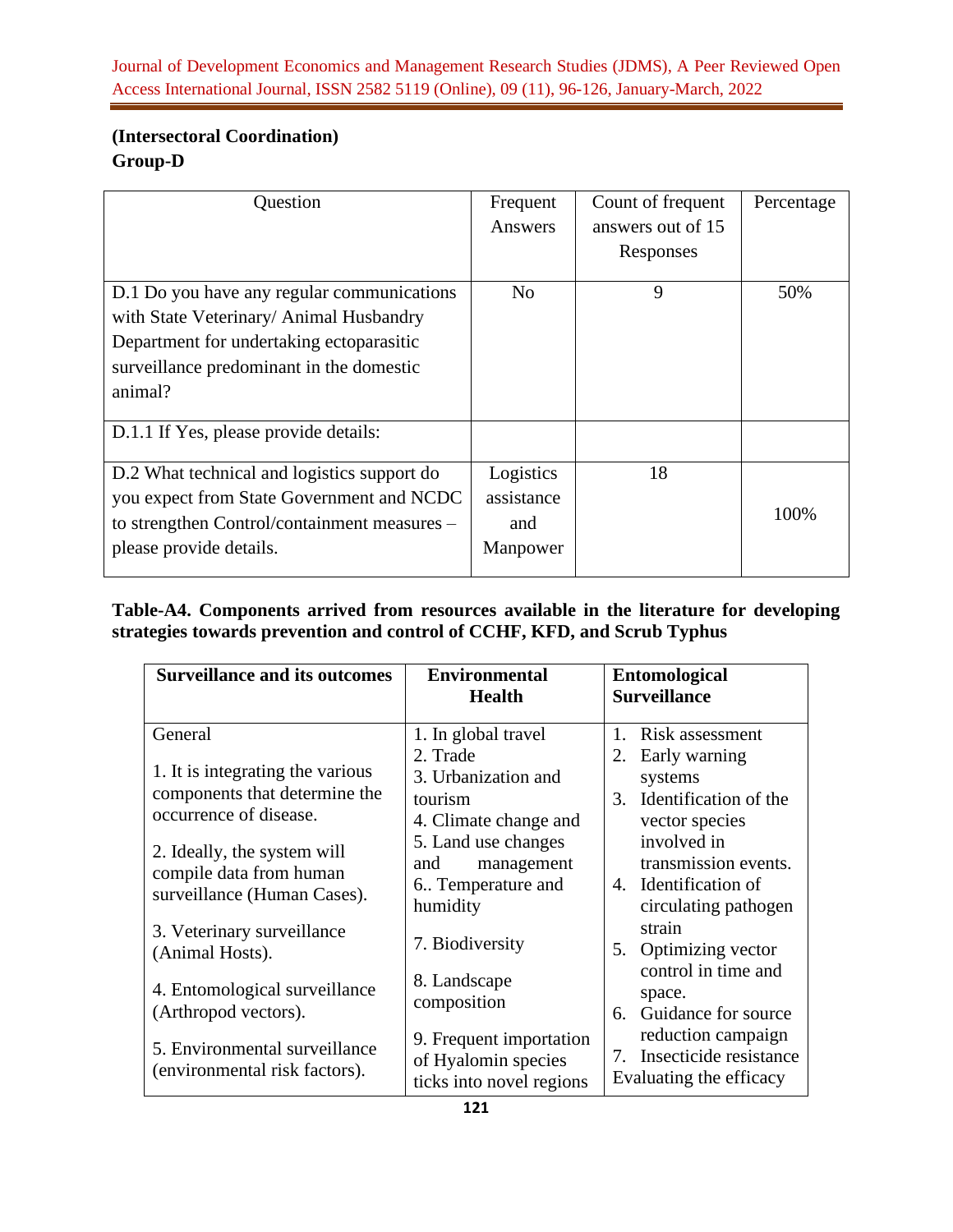| <b>KFD</b> Surveillance<br>KFD surveillance consists of<br>three major components:<br>Human surveillance: Early<br>detection of patients, prompt<br>laboratory diagnosis, and proper<br>management of patients are very<br>important. Passive routine<br>surveillance and routine review<br>of the surveillance data are to be<br>done under IDSP to detect<br>impending outbreaks of KFD.<br>Event-based surveillance of<br>unusual suspected KFD<br>cases/deaths to be done in the<br>control and containment.<br>Monkey surveillance: The<br>surveillance on the death of<br>monkey/ monkeys in non-<br>endemic as well as endemic<br>areas of KFD to be carried out<br>regularly in a real-time manner<br>in collaboration with the Forest<br>and Veterinary Department.<br>Human cases can be suspected<br>in case of unusual monkey<br>death.<br>Tick surveillance: Tick<br>surveillance and tick mapping<br>for identifying<br>hotspots and tick incrimination<br>studies in KFD-prone areas for<br>monitoring tick positivity for<br>KFD to be carried out regularly<br>periodically. (CD Alert, 2008) | via migratory birds or<br>animal trade (e.g.,<br>livestock) is of<br>particular concern for<br>the expansion of<br>endemic areas<br>(Palomar, et al., 2013;<br>Chisholm et al., 2012;<br>De Liberato et al., 2018<br>and Buczek et al., 2020) | of vector control<br>Process for<br>implementing and<br>updating entomological<br>surveillance systems.<br>1 Establish objectives of<br>entomological<br>surveillance.<br>2. Determine relevant<br>areas and time for<br>surveillance<br>implementation.<br>3. Determine data<br>sources and data<br>collection methods.<br>4. Train or select<br>competent staff for<br>Collect data<br>$\bullet$<br>Analyze and<br>interpret the<br>information.<br>Disseminate<br>surveillance<br>findings for action.<br>Evaluate<br>surveillance<br>activities. |
|----------------------------------------------------------------------------------------------------------------------------------------------------------------------------------------------------------------------------------------------------------------------------------------------------------------------------------------------------------------------------------------------------------------------------------------------------------------------------------------------------------------------------------------------------------------------------------------------------------------------------------------------------------------------------------------------------------------------------------------------------------------------------------------------------------------------------------------------------------------------------------------------------------------------------------------------------------------------------------------------------------------------------------------------------------------------------------------------------------------|-----------------------------------------------------------------------------------------------------------------------------------------------------------------------------------------------------------------------------------------------|------------------------------------------------------------------------------------------------------------------------------------------------------------------------------------------------------------------------------------------------------------------------------------------------------------------------------------------------------------------------------------------------------------------------------------------------------------------------------------------------------------------------------------------------------|
|----------------------------------------------------------------------------------------------------------------------------------------------------------------------------------------------------------------------------------------------------------------------------------------------------------------------------------------------------------------------------------------------------------------------------------------------------------------------------------------------------------------------------------------------------------------------------------------------------------------------------------------------------------------------------------------------------------------------------------------------------------------------------------------------------------------------------------------------------------------------------------------------------------------------------------------------------------------------------------------------------------------------------------------------------------------------------------------------------------------|-----------------------------------------------------------------------------------------------------------------------------------------------------------------------------------------------------------------------------------------------|------------------------------------------------------------------------------------------------------------------------------------------------------------------------------------------------------------------------------------------------------------------------------------------------------------------------------------------------------------------------------------------------------------------------------------------------------------------------------------------------------------------------------------------------------|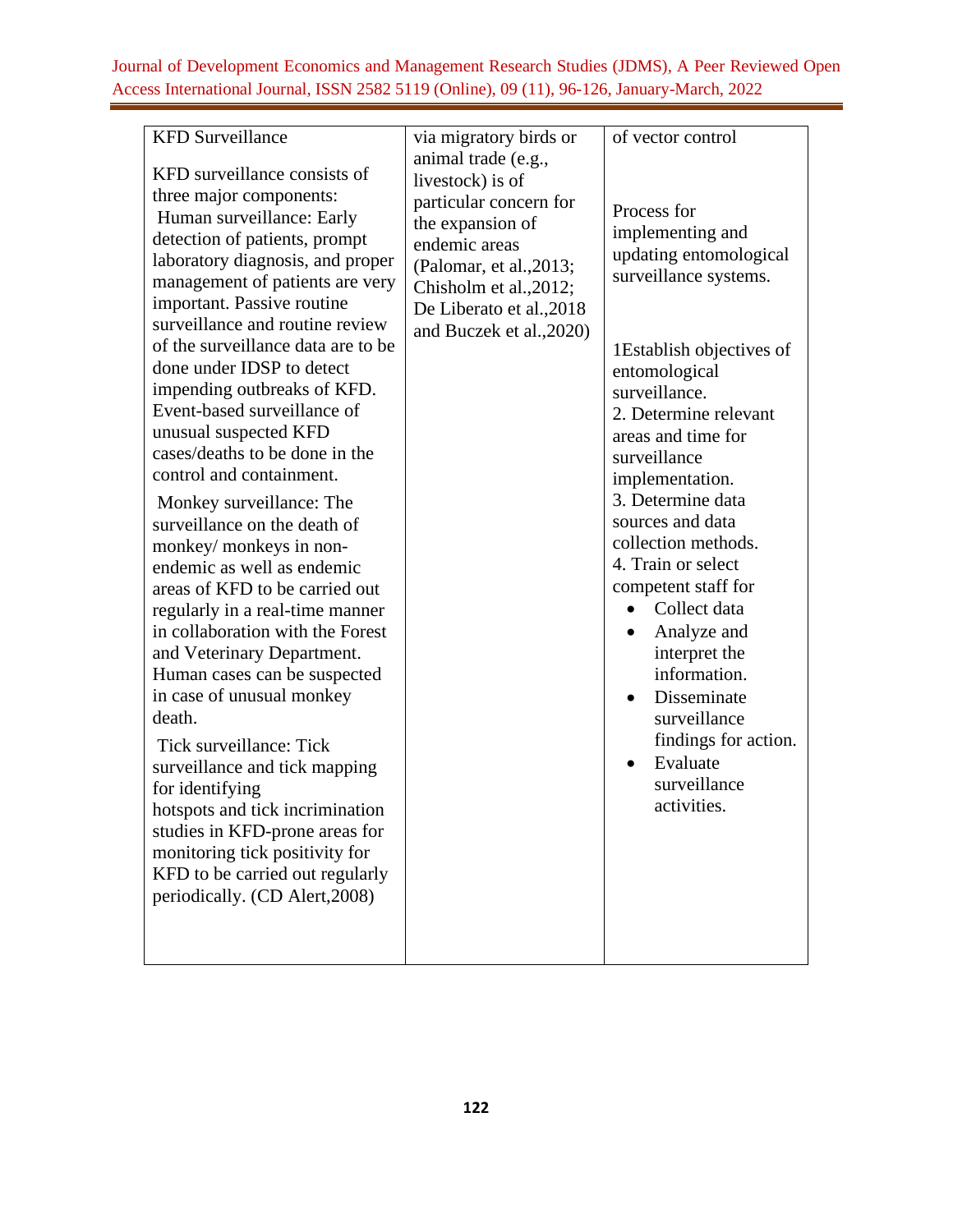# **Table-A5. contd. Components arrived from resources available in the literature for developing strategies towards prevention and control of CCHF, KFD, and Scrub Typhus (ST)**

| <b>Evaluation</b><br><b>of</b><br>and<br>the<br>control<br>of<br><b>CCHF</b><br>prevention<br>concerning<br><b>Entomological surveillance</b> | <b>Established</b><br>factors<br>of<br>regarding<br><b>Bionomics</b><br>vectors | The behavior of<br><b>Ticks and mite</b><br><b>Vectors</b> |
|-----------------------------------------------------------------------------------------------------------------------------------------------|---------------------------------------------------------------------------------|------------------------------------------------------------|
|                                                                                                                                               |                                                                                 |                                                            |
| 1. Density: There are two ways in it.1.                                                                                                       | Transstadial<br>Transmission:                                                   | The behavior of the                                        |
| Man Hour Density. It is measured                                                                                                              | In Ticks the infected blood                                                     | chigger<br>vectors                                         |
| through the total number of Ticks in an                                                                                                       | meal is taken by larval ticks,                                                  | which<br>are                                               |
| hour by one manpower                                                                                                                          | the pathogens multiplied are                                                    | remarkably<br>hardy                                        |
| 2. If ticks are collected from animals,                                                                                                       | transmitted to nymphs and                                                       | and<br>survive<br>can                                      |
| density is expressed as several                                                                                                               | adults and its significance,                                                    | weeks of freezing or                                       |
| ticks/animal.                                                                                                                                 | ticks are acting as Reservoir.                                                  | immersion in water.                                        |
| <b>Mites</b>                                                                                                                                  |                                                                                 | established<br>The                                         |
| 3. Chigger Index: It is exclusively for                                                                                                       | Tran ovarian Transmission:                                                      | vectors<br>all<br>are                                      |
| Mite Borne Disease. It is measured by                                                                                                         | The<br>pathogens<br>taken<br>in                                                 | species of the genus                                       |
| no. of chiggers infested by a single host.                                                                                                    | blood meal are multiplied go                                                    | Leptotrombidium                                            |
| 4. Prevalence Rate of mites: Number of                                                                                                        | into eggs and it continues its                                                  | akamushi;                                                  |
| Hosts with ectoparasites/Total number of                                                                                                      | life cycle. It is commonly                                                      | Leptotrombidium                                            |
| hosts examined (Paul raj Philip Samuel et                                                                                                     | found in mites, Ticks, and                                                      | deliense; L. pallidu                                       |
| al., 2021).                                                                                                                                   | Aedes spp mosquitoes.                                                           | L.scutellare<br>and                                        |
| 5. Mean Intensity of ectoparasites from                                                                                                       | Multiple Host life cycle:                                                       | (Traub<br>and                                              |
| animals:<br>Total<br>number<br>of<br>host                                                                                                     | some tick vectors exhibit                                                       | Wisseman, 1968).                                           |
| ectoparasites collected/Number of hosts   multiple host life cycles, in   The infection rate of                                               |                                                                                 |                                                            |
| infected with ectoparasites (Paulraj Philip                                                                                                   | which ticks in larval and                                                       | Rickettsia                                                 |
| Samuel et al., 2021).                                                                                                                         | nymphal<br>stages<br>feed on                                                    | tsutsugamushi<br>in                                        |
| 6. Tick Infection Rate: The detection of                                                                                                      | small mammalian hosts and                                                       | vector<br>species<br>in                                    |
| viral antigen or genomic fragments in                                                                                                         | later switch to a different                                                     | nature is believed to                                      |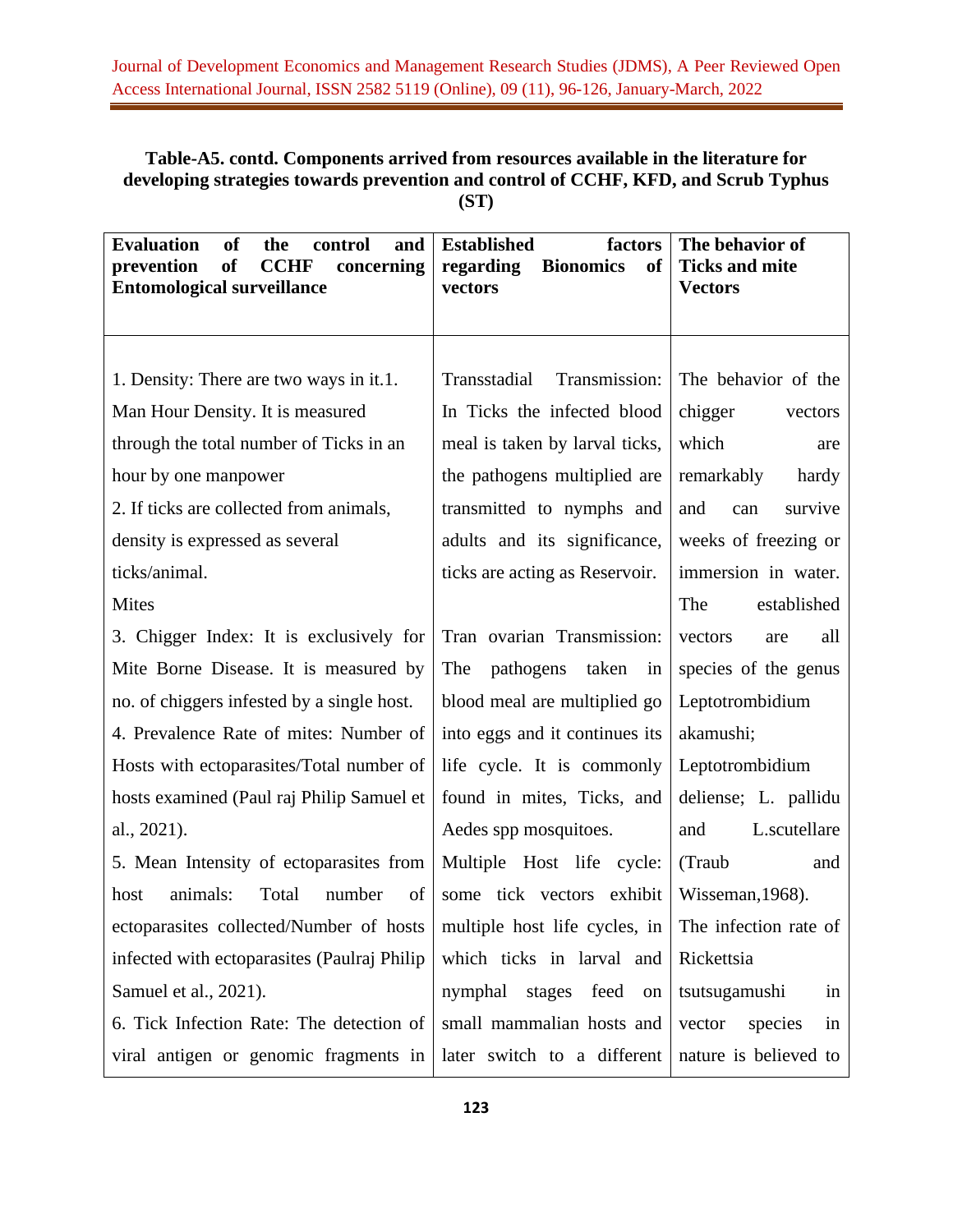| tick vectors. It is calculated by the       | larger mammalian host as                 | be low, and chiggers     |
|---------------------------------------------|------------------------------------------|--------------------------|
| number of Ticks vectors positive with       | adults to complete their life            | may be serving as        |
| CCHFV/Number of Ticks tested*100. Its       | cycle. The vector of CCHF                | reservoirs<br>of         |
| critical Rate is found 2.78% (Spengler et   | Hyalomma species has a                   | infection and not just   |
| al., 2017; Leggiadro, 2017 and Estrada-     | two-host life cycle. (Bente et           | as vectors.              |
| Peña et al., 2012).                         | al., 2013. This phenomenon               | Vector<br>infestation    |
| Olson et al, 2019 estimated a minimum       | increases the reservoir of               | index,<br>and<br>rate    |
| requirement of 0.69 chiggers per shrew      | CCHFV.                                   | collection<br>vector     |
| as the critical abundance needed to result  | Co-feeding: During feeding,              | habitat<br>method,       |
| in 1 human case per month                   | ticks produce pheromones                 | description,<br>rainfall |
| Host vector infestation rate Proportion of  | that attract other ticks to the          | during the<br>study,     |
| hosts infected by the vector. Divide by     | feeding<br>same<br>pool,                 | minimum, maximum         |
| host species and location, if possible,     | facilitating<br>tick-to-tick             | and<br>mean              |
| provide vector species composition.         | transmission,<br>$\mathbf{a}$<br>process | temperature<br>during    |
| Difference<br>Normalized<br>NDVI:           | accelerated by the presence              | the<br>study,<br>and     |
| Vegetation Index (NDVI): This Index is      | of tick saliva (Jones et al.,            | laboratory test used     |
| due to the latest development in ecology    | 1987).                                   | (Ivo Elliott, et al).    |
| to predict herbivore and non-herbivore      |                                          | Tsutsugamushi-           |
| animals in a place (Nathellie Pettorelli et |                                          | infected free-living     |
| al., 2011).                                 |                                          | should<br>larvae<br>be   |
|                                             |                                          | considered potential     |
|                                             |                                          | vectors, although not    |
|                                             |                                          | necessarily<br>to        |
|                                             |                                          | humans.                  |
|                                             |                                          |                          |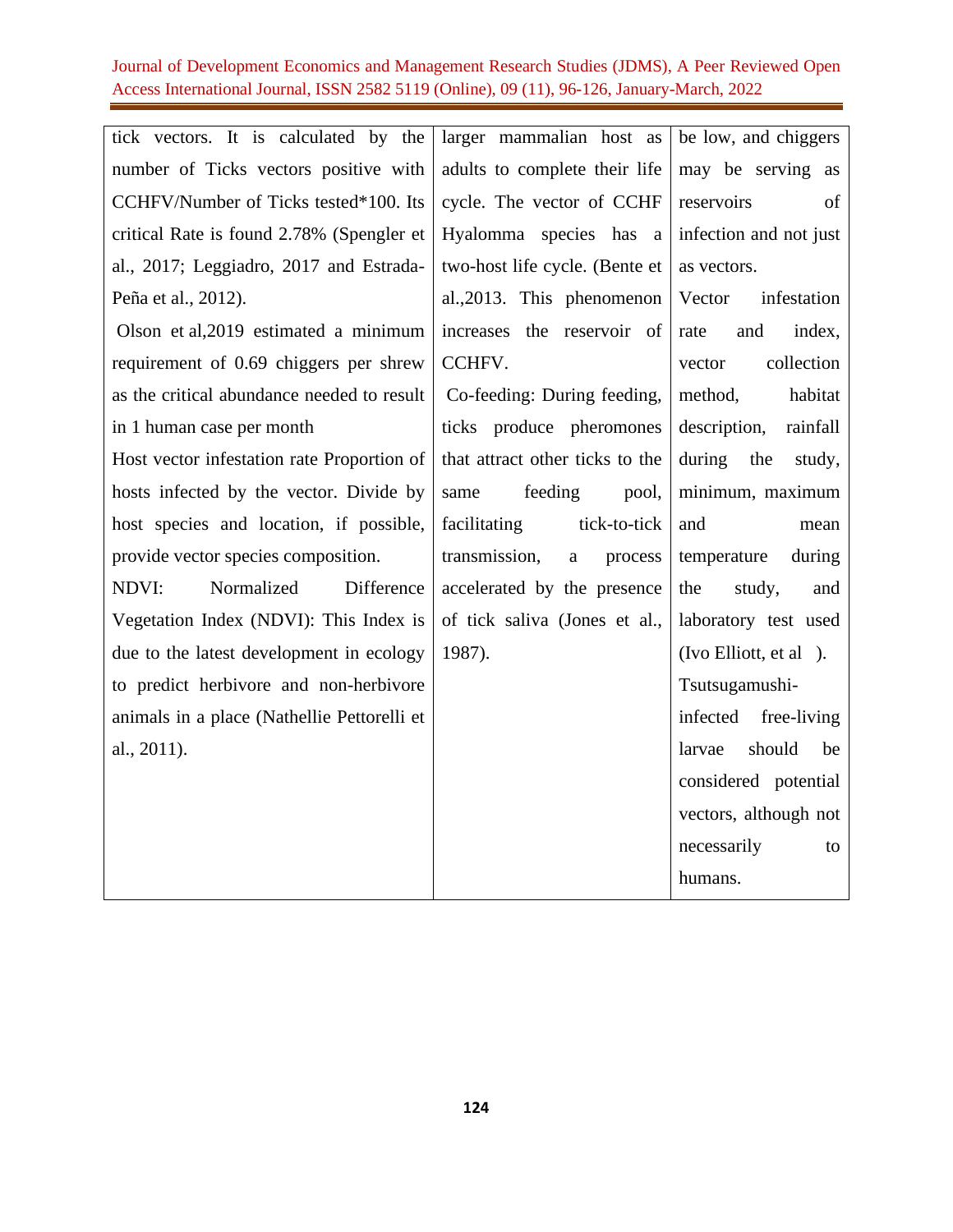# **Figure-A1. The scenario of Scrub typhus, KFD, and CCHF cases in India concerning reports sent by states for the National Review Meeting.**